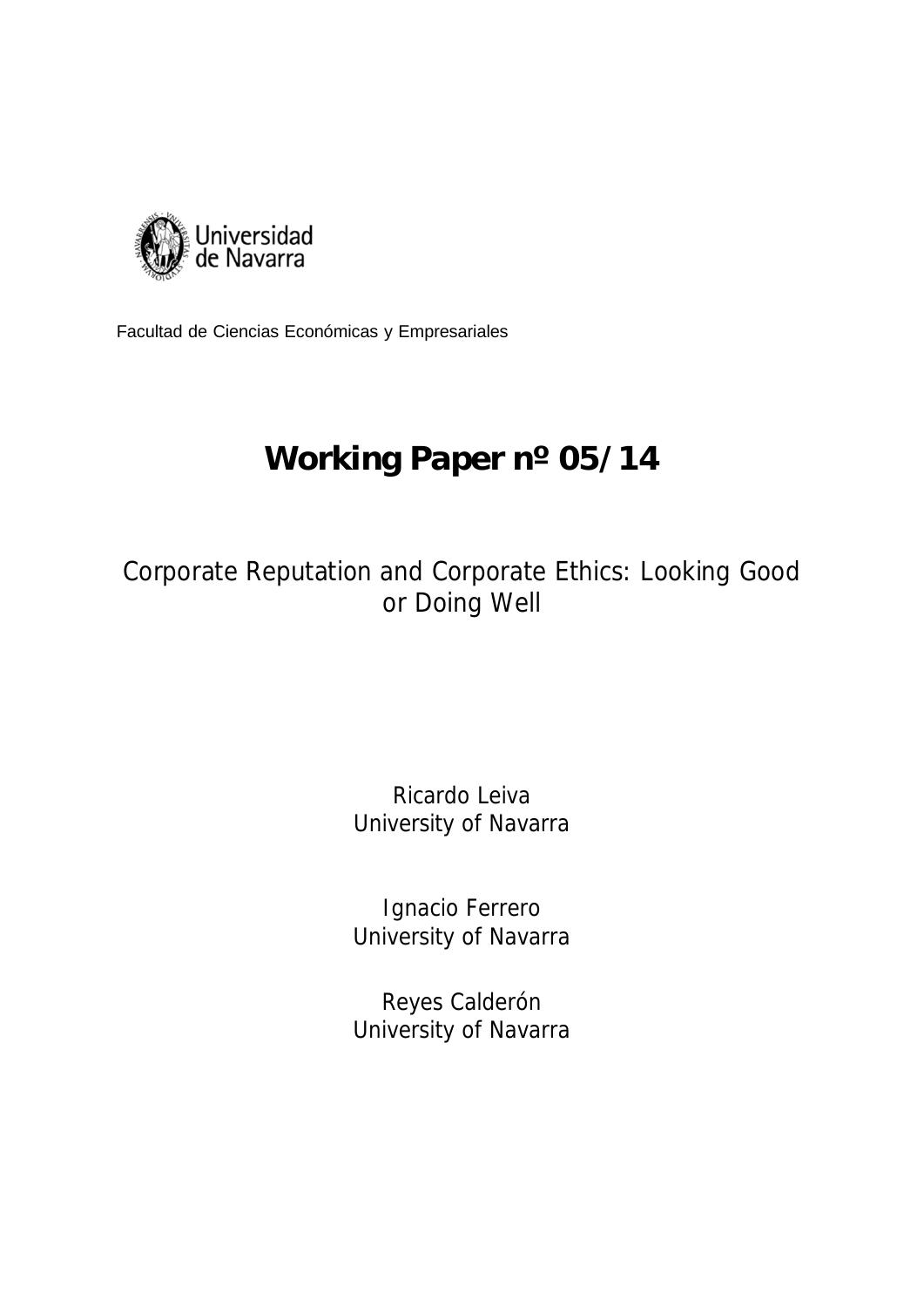Corporate Reputation and Corporate Ethics: Looking Good or Doing Well Ricardo Leiva, Ignacio Ferrero, Reyes Calderón November 2014

### **ABSTRACT**

Corporate reputation (CR) has become a fashionable topic due, among other reasons, to the recent financial and economic crisis and spreading corporate scandals. Given its interdisciplinary character and intangible nature, CR has been a frequent issue in many disciplines, but scarcely present in the business ethics field. This neglect is odd since a good reputation is one of the most valuable consequences of doing the right things and the things right. In this paper, we intend to explain this absence through three hypotheses: a) business ethics literature largely identifies corporate reputation and corporate social responsibility; b) corporate reputation overlaps with corporate image and corporate identity, resulting interchangeable constructs; and c) business ethics scholars have focused on the negative side of the reputation phenomenon, highlighting reputational risk more than benefits.

Based on a bibliometric analysis of the top journal of business ethics literature over a recent decade (2002-2011), we finally confirmed the three hypotheses although c) only partially. In addition, the findings of this study will allow for a deeper understanding of the link between looking good and doing well.

Ricardo Leiva Universidad de Navarra rleiva@uandes.cl

Ignacio Ferrero Universidad de Navarra jiferrero@unav.es

Reyes Calderón Universidad de Navarra rcalderon@unav.es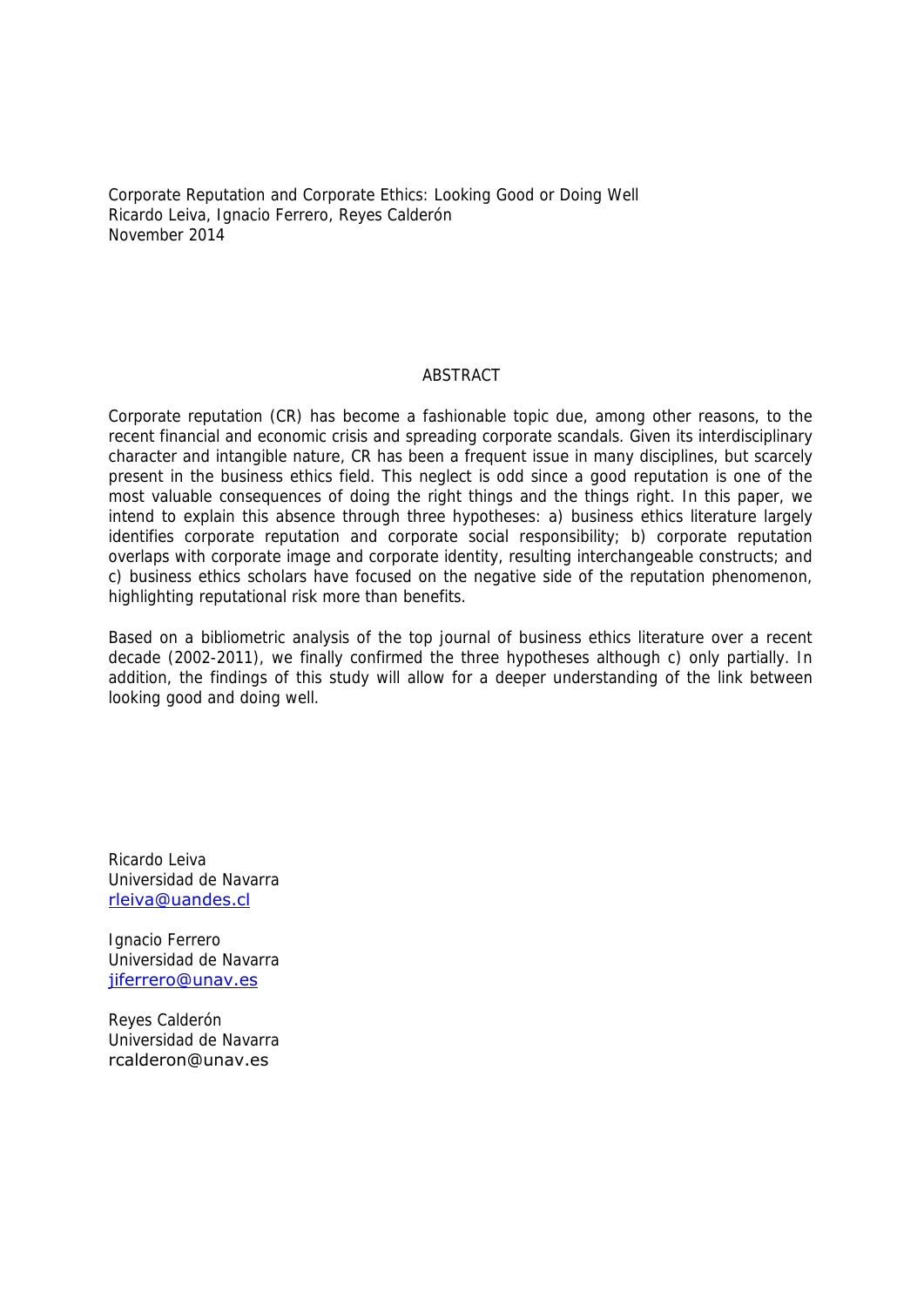# **Corporate Reputation and Corporate Ethics: Looking good or doing well**

# **Biographical notes of authors: Leiva, Ferrero & Calderón**

Corresponding author:

First name: **Ricardo**

Last name: **Leiva** 

PhD. Economics and Business Administration, University of Navarra.

e-mail: rleiva@uandes.cl

First name: **Ignacio** 

Last name: **Ferrero** 

PhD. Economics and Business Administration, University of Navarra.

e-mail: jiferrero@unav.es

Address: Facultad de Económicas, Universidad de Navarra, 31080, Pamplona. Navarra, España. Tel. 948-425600

First name: **Reyes** 

Last name: **Calderón** 

PhD. Economics and Business Administration, University of Navarra.

e-mail: rcalderon@unav.es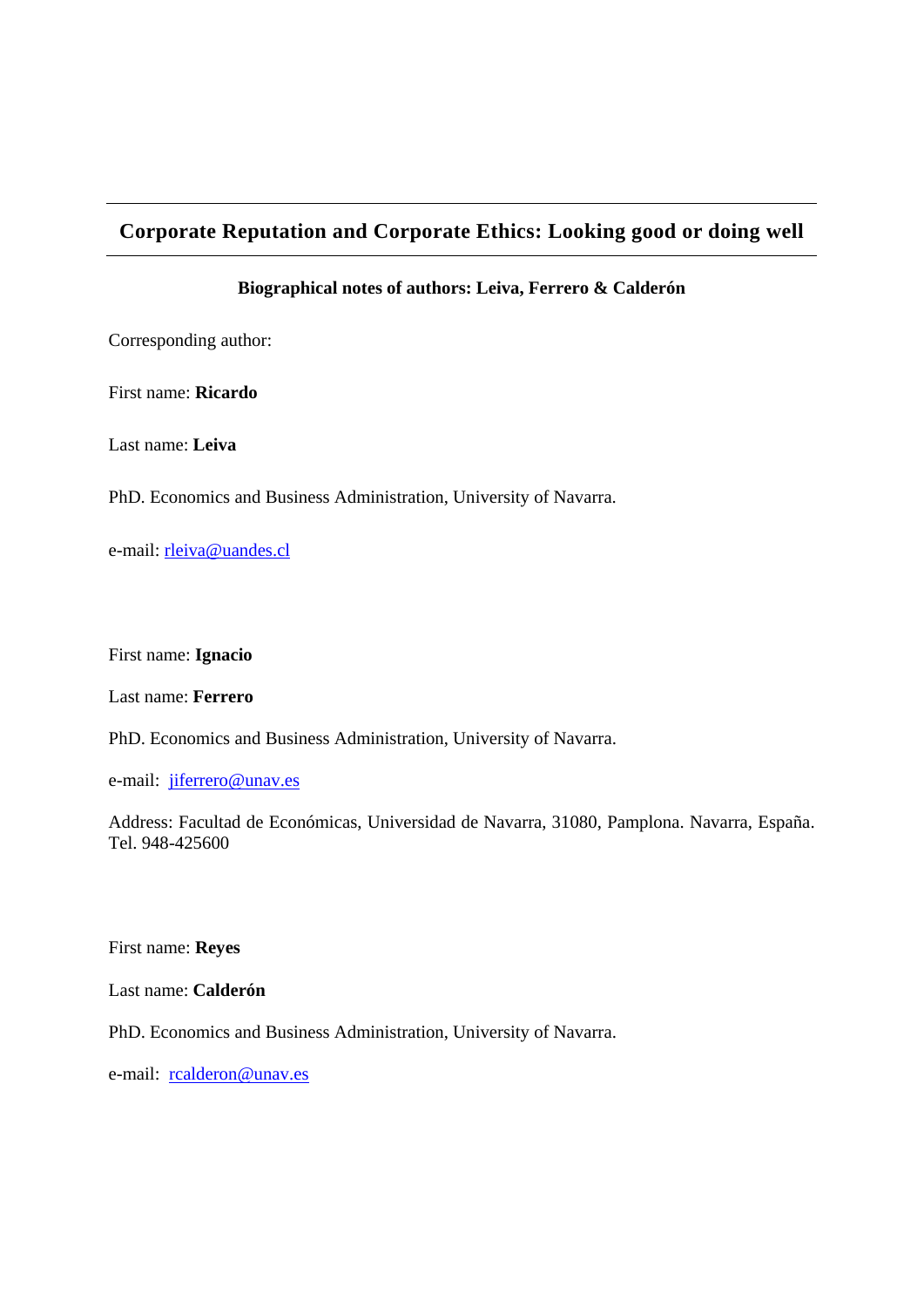### **Abstract**

Corporate reputation (CR) has become a fashionable topic due, among other reasons, to the recent financial and economic crisis and spreading corporate scandals. Given its interdisciplinary character and intangible nature, CR has been a frequent issue in many disciplines, but scarcely present in the business ethics field. This neglect is odd since a good reputation is one of the most valuable consequences of doing the right things and the things right. In this paper, we intend to explain this absence through three hypotheses: a) business ethics literature largely identifies corporate reputation and corporate social responsibility; b) corporate reputation overlaps with corporate image and corporate identity, resulting interchangeable constructs; and c) business ethics scholars have focused on the negative side of the reputation phenomenon, highlighting reputational risk more than benefits.

Based on a bibliometric analysis of the top journal of business ethics literature over a recent decade (2002-2011), we finally confirmed the three hypotheses although c) only partially. In addition, the findings of this study will allow for a deeper understanding of the link between looking good and doing well.

**Keywords**: corporate reputation, corporate image, corporate identity, corporate ethics, corporate social responsibility.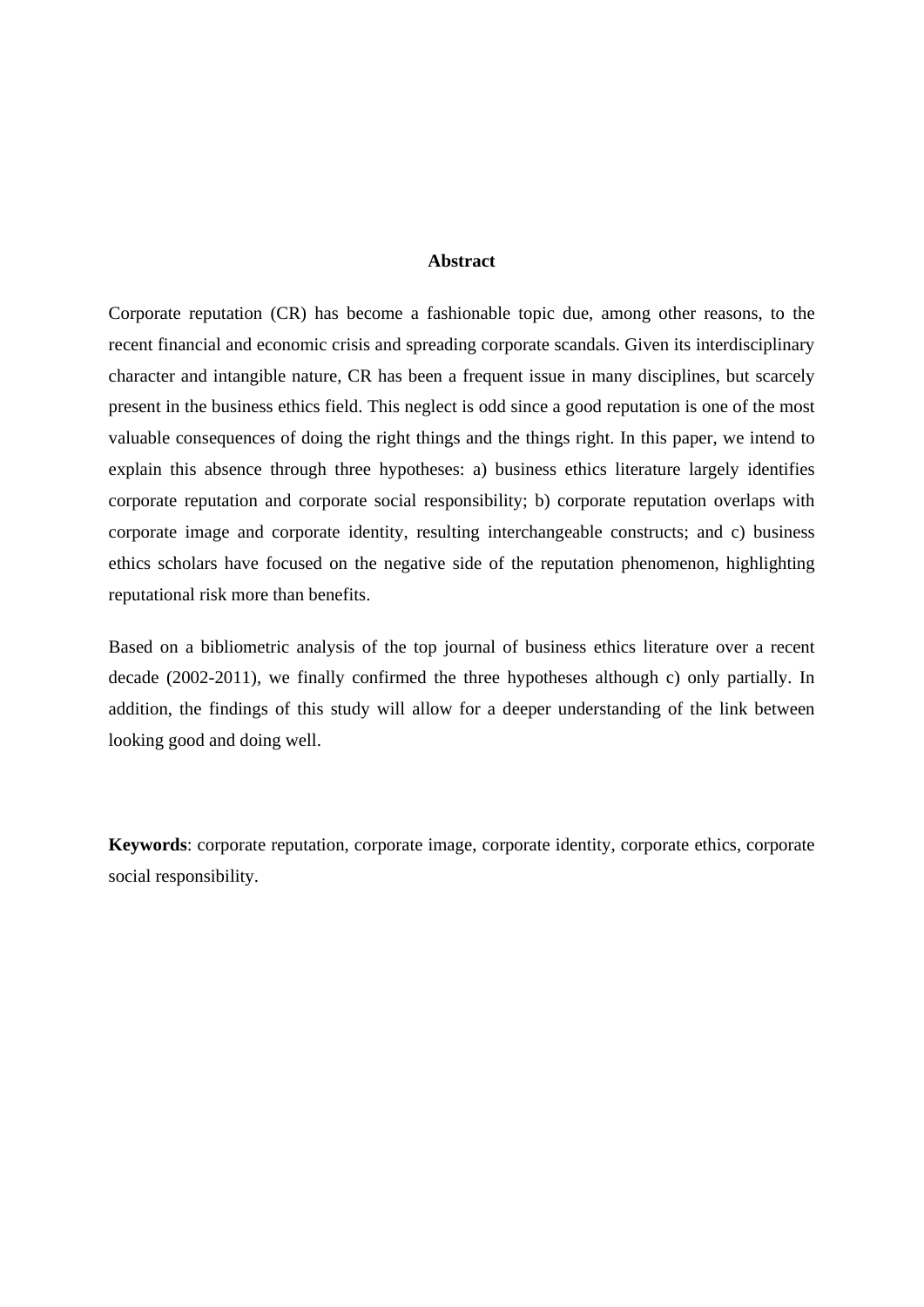#### **Introduction**

The recent financial and economic crisis has provoked an erosion of trust in business everywhere (Edelman Trust Barometer. Annual Global Study, 2012). As a consequence, corporate reputation (CR) has become a fashionable concept. Many scholars from different perspectives -Economics, Marketing, Accounting, Sociology, Communication, Organizational Behavior, Strategy, etc. have underlined its crucial role as a key element of business strategy (Carlisle and Faulkner 2005; Fombrun 1996); a proven wealth generator (Rindova et al. 2005; Sims 2009); a driver of growth (Reichheld 2003); and as a tool that reduces uncertainty, orienting to consumers, suppliers, and partners (Fombrun 1996; Rindova et al. 2005).

However, the issue still presents conceptual delimitation problems, resulting in a wide variety of definitions and conflicting in many cases (Martín de Castro et al. 2006; Shenkar and Yuchman-Yaar 1997). Its intangible nature and interdisciplinary character cause its complexity (Deephouse 2000; Lange and Lee 2011; Martin de Castro et al. 2006; Wartick 2011; Whetter 1997). As Chun notes, inside an interdisciplinary construct with internal and external views, which must represent multiple stakeholders' perception, "an organization does not have a single reputation, it has many" (2005, 94).

Despite this "Tower of Babel" phenomenon (Hatch and Schultz 2000, 11), some authors suggest the scarce presence of business ethics as a discipline in corporate reputation discussions (Verbos et al. 2007). For instance, in the last decade, only 5% of the main journals of business ethics in the *Social Science Citation Index* (SSCI) have tackled corporate reputation as a topic. Considering that a good reputation is one of the most valuable consequences of acting properly and doing the right things, this absence within the corporate ambit is very surprising.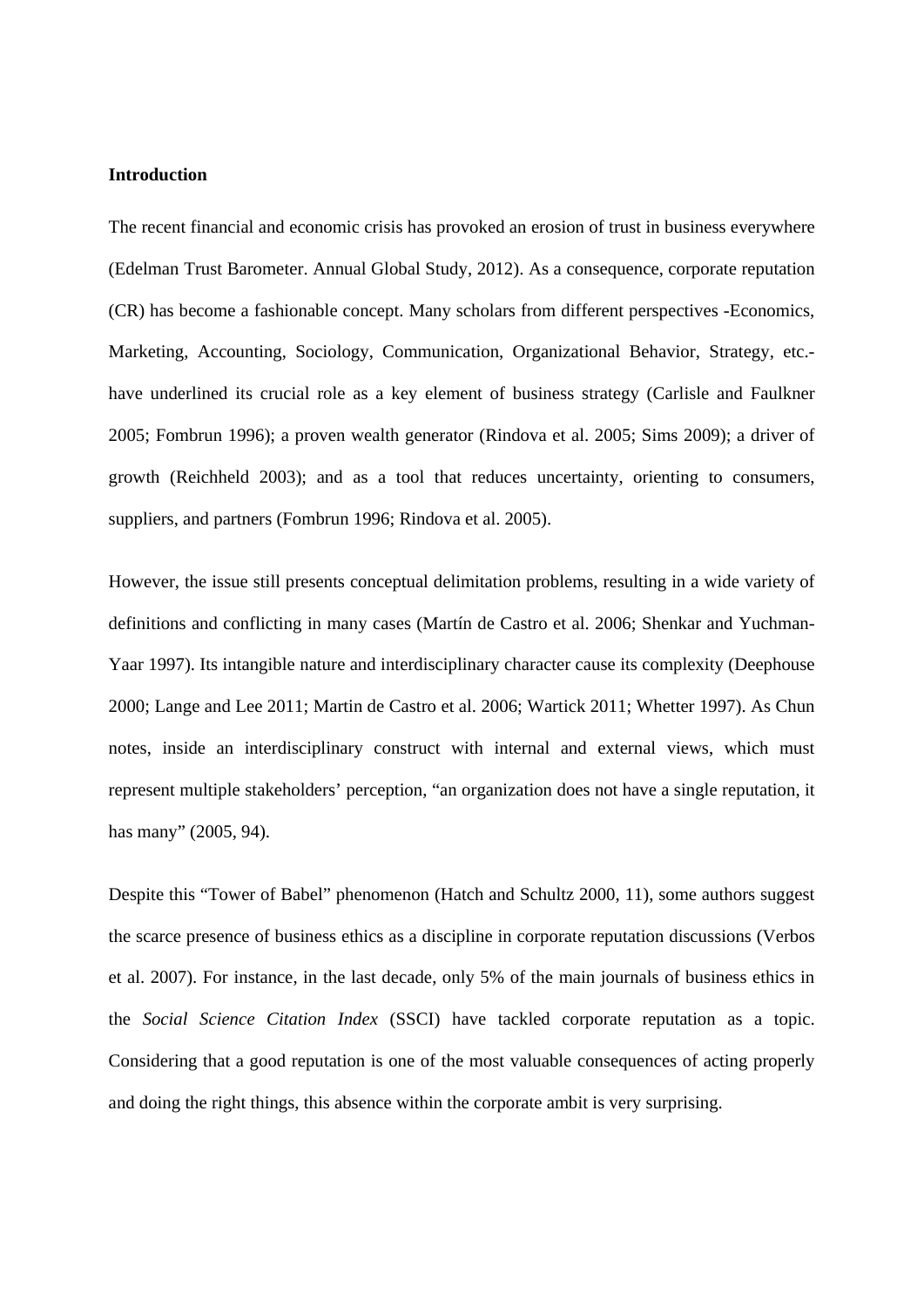In this paper we formulate three hypotheses to explain this scarce presence.

### *Hypotheses*

*H1: Business ethics literature largely identifies corporate reputation and corporate social responsibility.* 

*H2: Corporate reputation overlaps with corporate image and corporate identity, resulting in interchangeable constructs.* 

# *H3: Business ethics scholars have focused on the negative side of the reputation phenomenon, highlighting the reputational risk more than the benefits.*

The purpose of this paper is to verify these three hypotheses in order to foster the development of a solid base for the corporate reputation construct and to deeper understand the link between looking good and doing well. The overall objective of this study is to formalize the meanings, linkages, and interactions of the business ethics and corporate reputation dyad.

A systematic, in-depth review of a recent 10-year span was conducted to learn how corporate reputation has been analyzed in business ethics literature. We reviewed *Journal of Business Ethics (JBE), Business Ethics Quarterly (BEQ), Business & Society (BAS),* and *Business Ethics: A European Review (BEER)*. These journals were selected as the outlets for reputation-ethics research with the highest levels of impact, properly exposing the state of the art of the business ethics field. As in other similar studies (Robertson 2008), we selected a large period of a decade: 2002-2011, which permits us to capture a representative amount of corporate reputation research and to extract time evolutions and significant statistical trends. Further, this period includes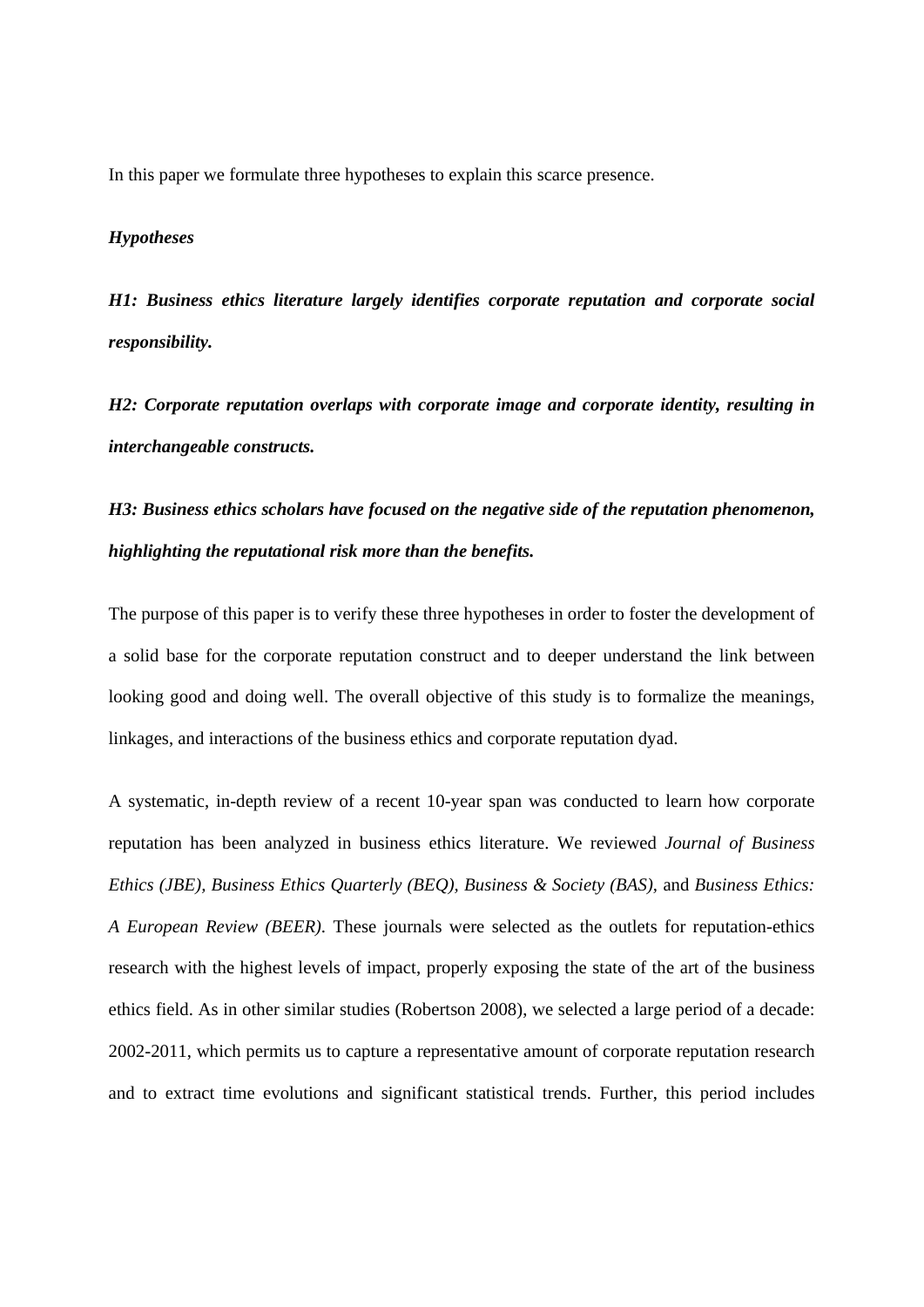corporate scandals, crisis and reputational risks which could have had a bearing on the research conducted. Any item with the words *"*reputation\**"*, *"*corporate identit\**"*, *"*corporate image\**"*, *"*organizational identit\**"*, *"*ethical identit\**"*, or *"*organizational image*"* in the title, abstract or keywords published by those journals in that period was analyzed in the *topic* field of the *Web of Science* platform, and automatically selected.

A sample of 154 articles was tracked —i.e. 146 articles, 6 reviews, 1 book review and 1 editorial material. Those records generated 803 citations in the *Web of Science* to March 15, 2012. This data permitted us to deduce the scientific visibility and impact of the items tracked.

A second sample of the overall business literature over the same 10-year period was tracked with the same methodology in order to compare how different the paths followed by business ethics literature and overall business literature are when addressing corporate reputation and its related concepts. A total of 1.011 items were retrieved in 106 publications categorized as *"*business journals*"* by the *Web of Sciences*. They generated 8.411 citations in the platform on March 15, 2012.

Based on this review, we devote the first section to explore the relation between corporate reputation and corporate social responsibility to verify if the *H1* is supported by the literature. The second section describes and discusses the interactions between corporate identity, corporate image and corporate reputation to confirm the *H2*. The third section tries to solve whether *H3* is correct, underlining that business scholars focus more on the negative side of corporate reputation than on its positive effect.

Our analysis will permit us to extract some quantitative trends from the corporate reputation research in the business ethics literature and to discuss the results in relation to the hypotheses.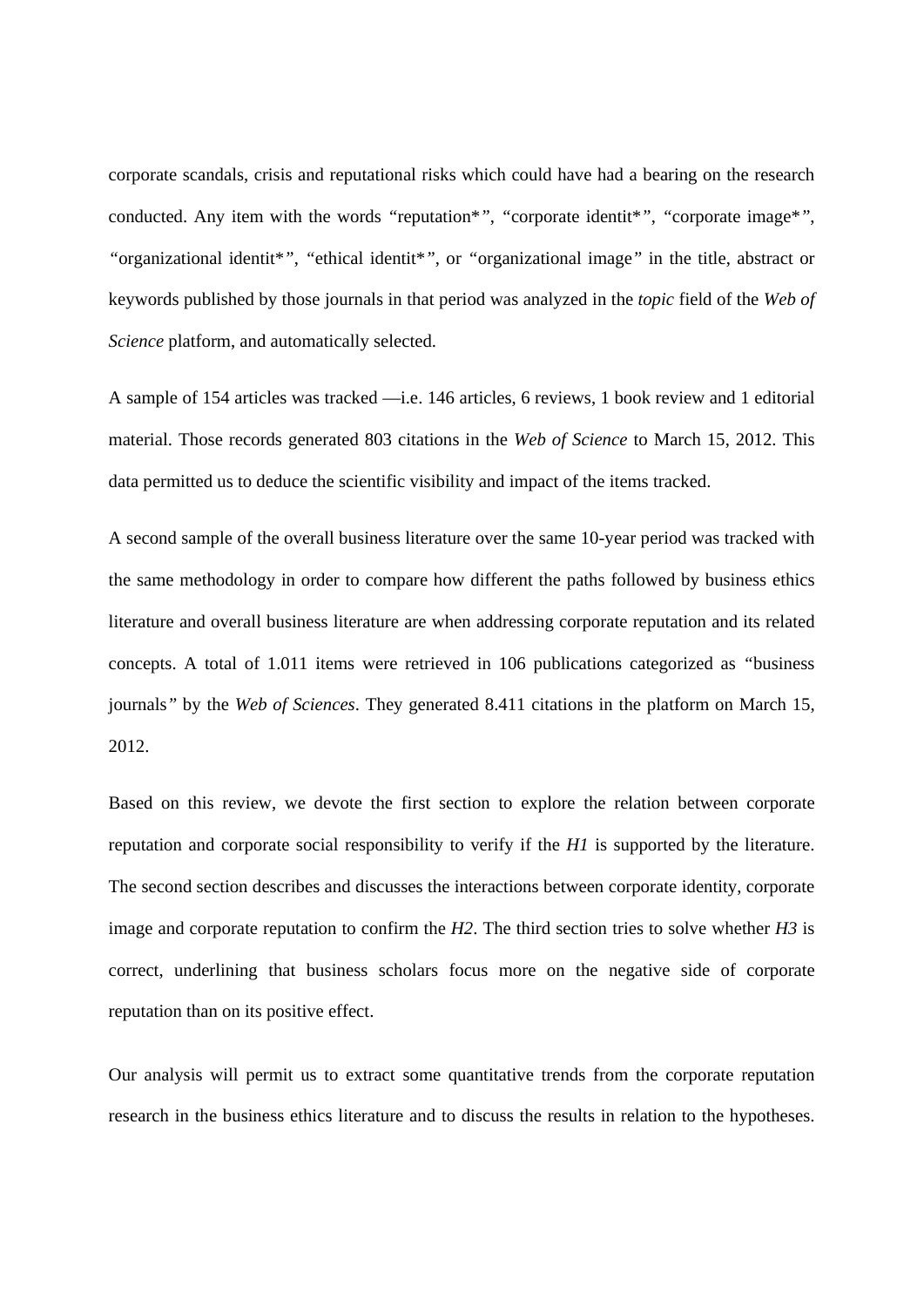Specifically, our revision of data will verify *H1* and *H2*, but only partially *H3*. Some remarks are finally exposed.

# *H1: Business ethics literature largely identifies corporate reputation and corporate social responsibility.*

Corporate reputation and corporate social responsibility have often been used as respective proxies for each other, e.g. the variable to measure the social performance has been Fortune's Corporate Reputation Index<sup>1</sup> (Fombrun and Shanley 1990). In many studies corporate social responsibility appears as a key driver of corporate reputation (Logsdon and Wood 2002; Rettab et al. 2009; Roberts 2003; Van der Laan et al. 2008).

Companies seem to have two main reasons to engage in social initiatives: instrumental and ethical motivations. The former consider the strategic value of CSR actions due to its direct impact on profitability, increasing firms' legitimacy and reputation. The latter are based on the desire of companies to make a positive contribution to society. In both cases being good would pay: *"*corporate executives appear to increasingly agree that social initiatives can help a company to build 'reputational capital' and that 'by doing good' managers generate reputational gains that improve a company's ability to attract resources, enhance performance and build competitive advantage'' (Brønn and Vidaver-Cohen 2009).

-

<sup>&</sup>lt;sup>1</sup> Some authors have raised doubts about the supposed validity of the Corporate Reputation Index as a measurement of the firms' corporate social performance (Stanwick 1998).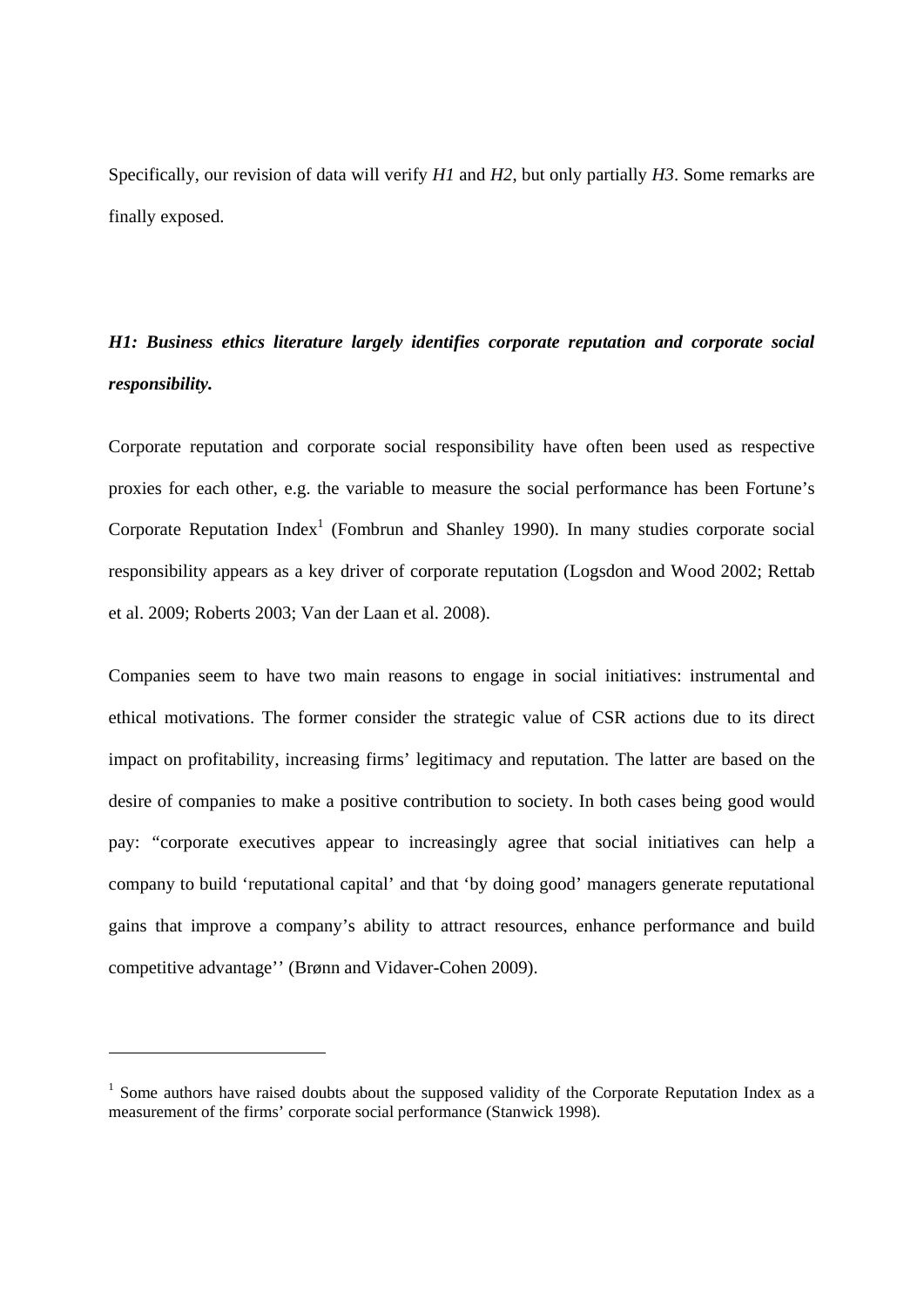Since companies engaged in corporate social responsibility actions can obtain the benefits commonly associated with a good reputation, i.e. higher financial profits, more engaged consumers, motivated employees, better workplaces, etc., CSR actions can become a way to get more reputation directly and a higher financial performance indirectly (Rettab et al. 2009). Thus, the social and the financial corporate performances can be positively related and can economically justify the social investments made by companies due to their creation of value through building corporate reputation. However, it is only positive until a peak from which the increase of reputation would not be accompanied by an improvement in the financial performance occurs due to decreasing scale returns (Fernández and Luna 2007). Moreover, the social engagement of companies in social and green policies can even lead to real monetary losses, at least in the short run because of the expenses that firms incur in their socially responsible actions. This disagreement about the positive relation between CSR and financial performance (López et al. 2007; Van der Laan et al. 2008) can generate tensions between different stakeholders about CSR actions.

According to the stakeholder approach, companies should be accountable not only before their shareholders but rather before all "people at stake". In his seminal book, Freeman described stakeholders as "any group or individual who can affect or is affected by the achievement of the organization's objectives" (1984, 46). These firms "maintain good reputation if they continue to meet the expectations of their key stakeholders, which for most companies includes a high level of corporate social responsibility" (Roberts 2003, 168). However, it is not easy to exactly determine what a good CSR performance means in practice since stakeholders regard this matter as unpredictable and illogical, and not all of them pay attention to social concerns. In this sense, Martín de Castro et al. (2006) deconstructed the reputation concept in two components: (a)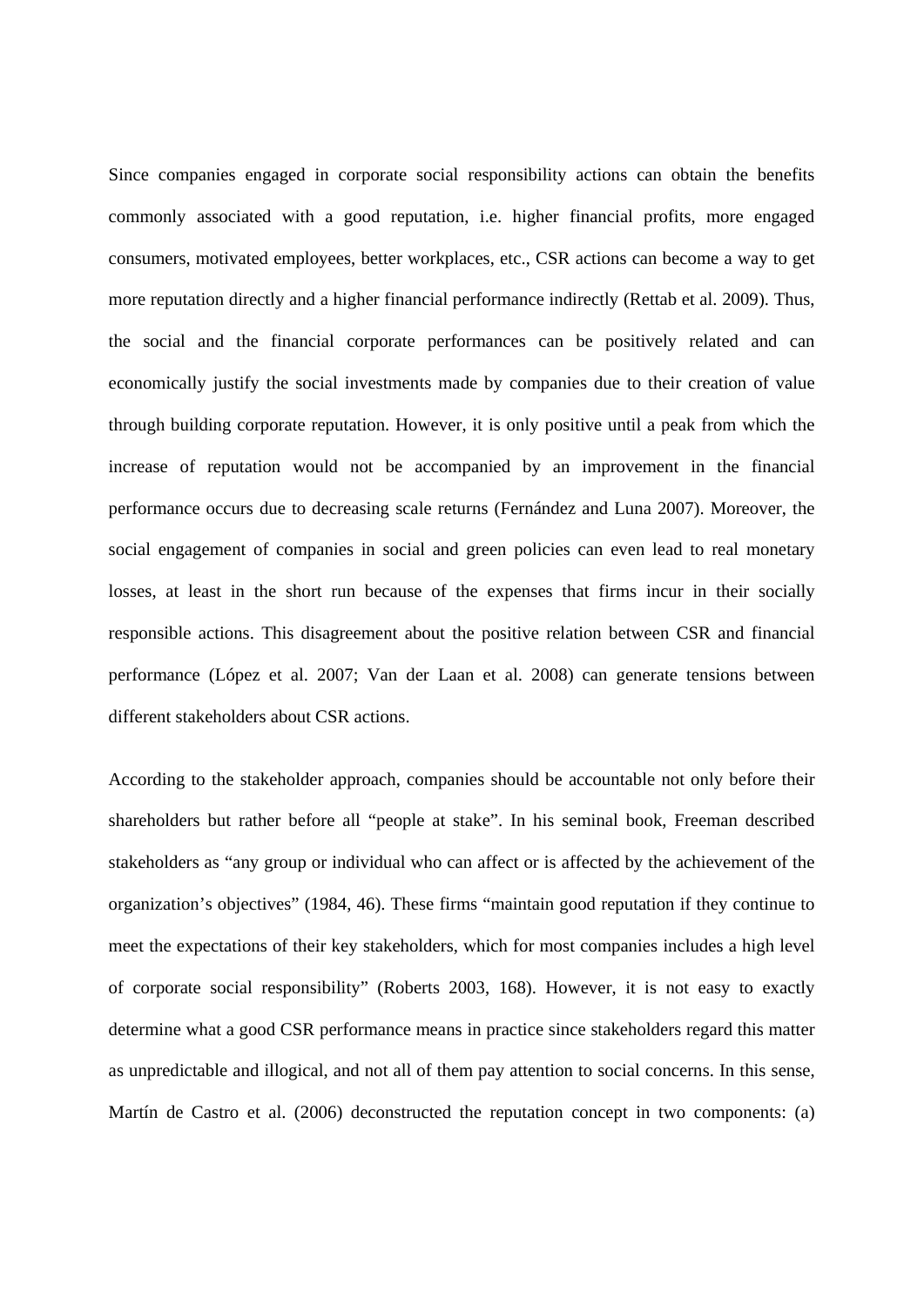business reputation and (b) social reputation. The former includes different aspects of corporate reputation related to stakeholders closely tied to business activity, as customers and employees: corporate governance; the quality of the management team; the innovation level; and the capability to attract and retain talented people, among other issues. The latter involves the insights and perceptions of stakeholders not so close to the daily operation of a firm, known as the community. This reputation would be based on social and green actions and policies. Similar conclusions were reached by Van der Laan et al. (2008), who differentiated among primary and secondary stakeholders. Primary ones are involved in reciprocal, direct, and frequent exchanges with the corporation and include employees, consumers and investors. Secondary ones are more distant groups, who depend on the firm for the realization of their goals, but the firm is not crucially dependent on them, so there is an imbalance of power between these stakeholders and companies. These stakeholders are more interested in community, diversity, environment and human rights.

The engagement of companies in social actions and policies is also influenced by national or regional factors, firm size, and prior reputational scores of the companies. The bigger and more respected the company, the bigger its willingness to invest in social and reputational actions (Fernández and Luna 2008).

It is also very important to underline that companies should never appear to be engaging in social or green actions for a selfish motivation, or to give the impression that their final motivation is only money. Looking good should be the result of acting well. If companies only want to look good without facing the costs of acting well, their social and green actions could lose legitimacy (Van de Ven 2008; Vanhamme and Grobben 2009). Moreover, because stakeholders are more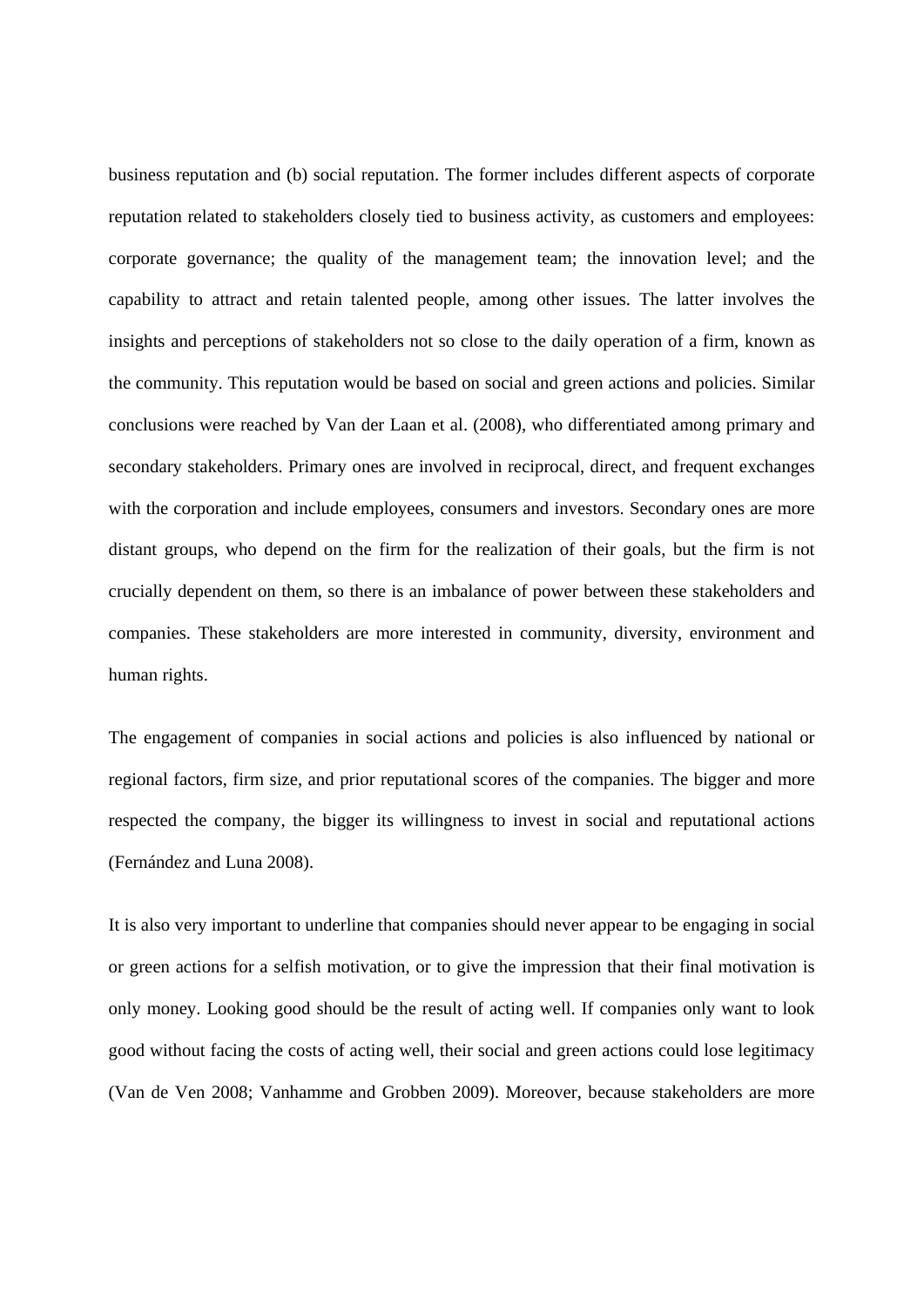sensitive to negative information than to positive information, managers need to be conscious of the risks of being badly perceived (Castelo Branco and Rodrigues 2008). They should constantly monitor two aspects: what is said about them, especially in the mainstream media, and what the impacts of their actions on social issues are, because these actions are especially characterenhancing or damning (Dutton and Dukerich 1991).

Given that acting well can be the foundation of a good corporate reputation based on CSR actions, renowned scholars have accentuated the importance of taking into account social and other goodwill-driven considerations into the core strategies of companies, not only as an appendix. When companies do the right things *and* do things right, they act like good citizens, successfully integrating the social and economic dimensions in their strategy, reflecting their core values (Fombrun 1996).

An important number of studies have linked *being good* or *bad* with reputational consequences, at least in the long term. Thus, the reputational capital of corporations has a negative relation with corporate ethical violations (Armstrong et al. 2004). With nuances, the positive trend between the need of acting right and do the right things to earn corporate reputation has been coined in the business ethics literature as *"*ethicalization'' (Fukukawa et al. 2007), *"*corporate ethical identity*"* (Berrone et al. 2007), and *"*reputational optimality*"* (Mitnick and Mahon 2007).

The reputation reached after acting well has direct and tangible benefits: better financial returns (Choi 2008); a bigger corporate value for some key stakeholders as suppliers and employees (Bendixen and Abratt 2007); stronger relationships between a firm and its partners (Sacconi 2007).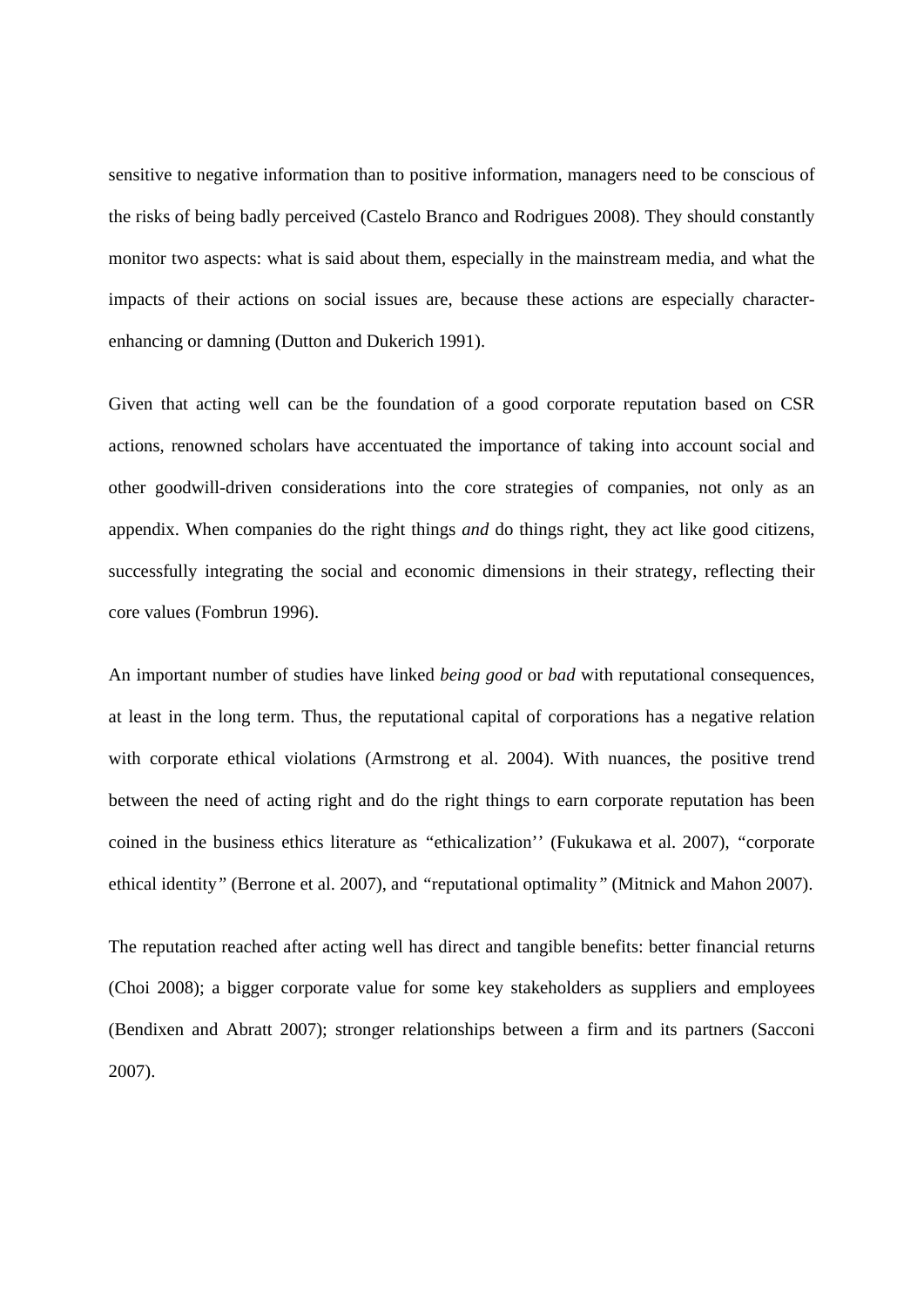Based on our literature review, we can conclude that business ethics scholars have directly dealt with CSR instead of corporate reputation. It seems that business ethics scholars view corporate reputation more as a "make-up procedure" intended for short-term profit than as an ethical longterm corporate character. Given that only corporate social responsibility would show a genuine commitment, this discipline gives more prominence to CSR than CR.

In addition, we carried out a content analysis of the items and a standardization of the author keywords to extract the main themes, based on the methodology used by Robertson (2008). Corporate social responsibility was the thematic concept most repeated in the business ethics items addressing corporate reputation, followed by *"*values*"*, *"*risks*"*, and *"*accountability measures*"*. In this sense, it can be observed that when business ethics journals address corporate reputation, they mainly do it through the CSR approach. This also explains why business ethics journals have extensively analyzed how good behavior—e.g. CSR actions—and wrong doing relate directly with good or bad reputations.

# **Insert Table 1 here**

Thus, corporate social responsibility becomes the path chosen by companies to take advantage of the benefits commonly associated with a good reputation—i.e. fostering employee satisfaction, enforcing contracts and commitments, increasing intangible but not imitable capital, and improving financial performance.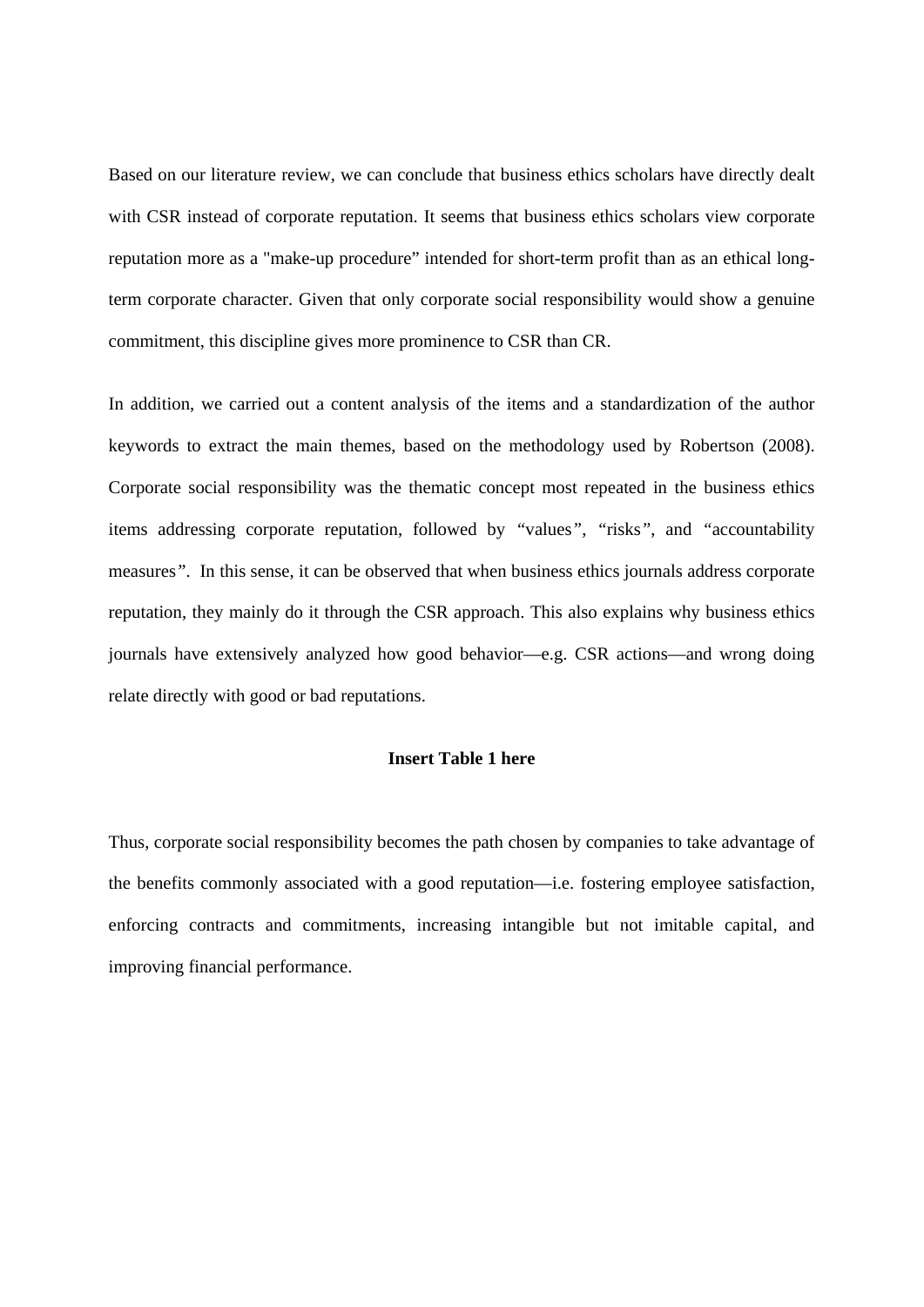# *H2: Corporate reputation overlaps with corporate image and corporate identity, resulting in interchangeable constructs.*

Many scholars underline that identity, image, and other concepts closely related with corporate reputation have been used synonymously. Depending on the level of generalization, "each of these terms has been offered as (a) the equivalent of reputation, (b) an important component within reputation, or (c) a broader term that encompasses reputation. In other words, these terms are either bigger or smaller or just the same as corporate reputation" (Warticks 2011, 373).

Although the definitions of corporate identity (CID), corporate image (CIM), and corporate reputation vary in extent, some common foundations can be extracted from the literature review we undertook. The goal of this conceptualization is to reflect the state of the art of corporate reputation and its related topics in the main business ethics journals and to conclude if these terms have been used as interchangeable constructs

# **Corporate identity**

Corporate identity is a multidisciplinary notion that has evolved and become more sophisticated over the years.

In the corporate ambit, the term 'identity' was borrowed from the psychological and sociological literature (Hatch and Schultz 2004), where it was commonly used to express the sense that a person has about herself, i.e. self-image, self-esteem, etc. In this regard, identity is commonly linked to personality and character, i.e. what makes one unique or at least to distinguish between one person and another (Ashman and Winstanley 2007).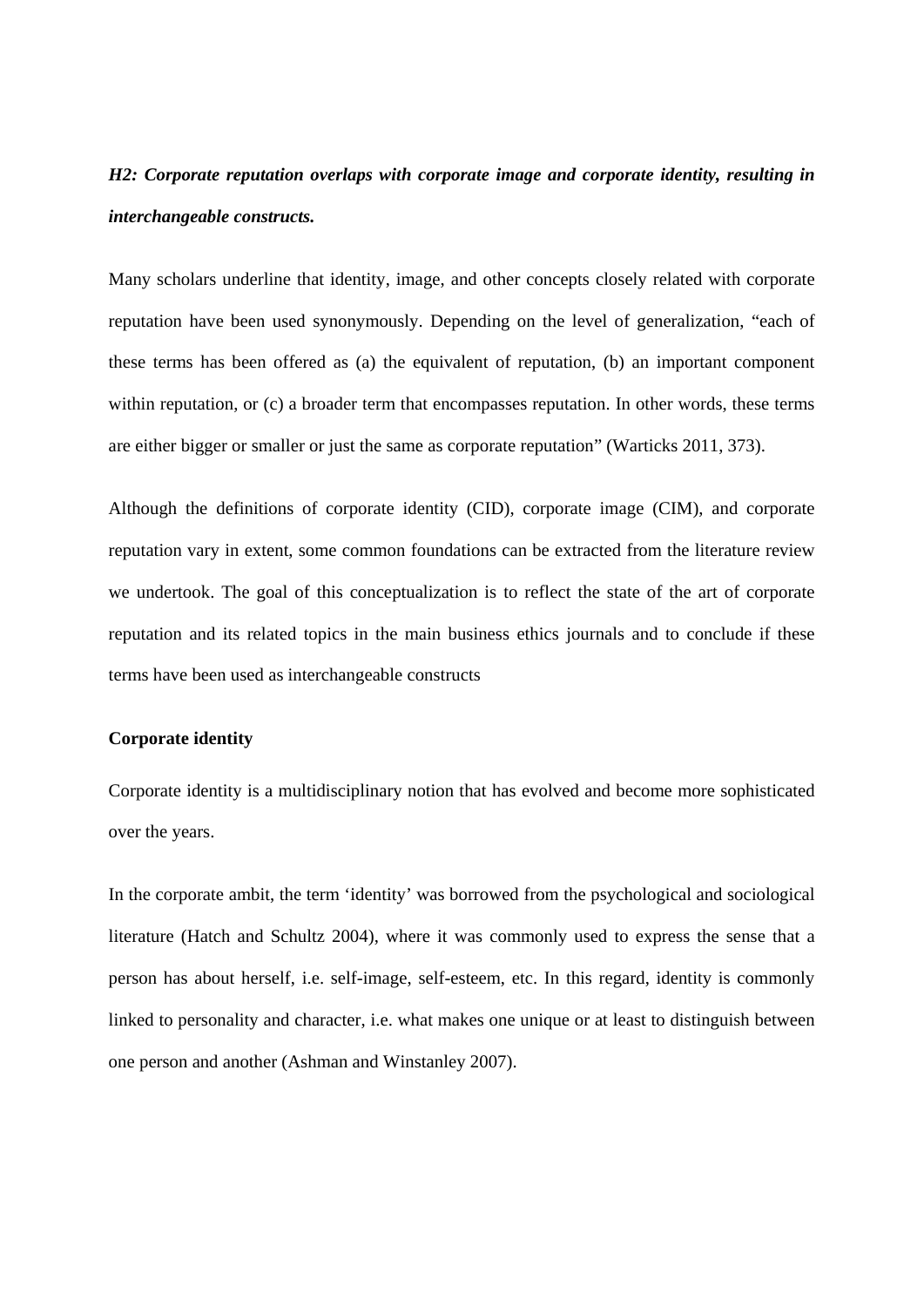At the beginning, CID was only used by consultants as a marketing tool or a synonym for corporate logos and related graphics (Balmer et al. 2007; Kiriakidou and Millward 2000). This concept was introduced into the field of organizational studies by Albert and Whetten (1985) who assured that identity is formed by the set of firm attributes that are seen as (a) essential; (b) distinctive; and (c) enduring. Since then, CID has been conceptualized as the essence and unique character of organizations, the summation of the tangible and intangible elements that make any corporate entity distinct, the melding of strategy, structure, communication, and culture that makes every company an unrepeatable unity (Balmer 2001). In short, CID has been recognized as "the embodiment of a firm" (Bendixen and Abratt 2007, 71); "the corporate personality" –the set of essential features that give individuality and differentiate an organization- (Abratt 1989); "the manifestation of a firm's spirit in a comprehensible way" (Olins 2003, 64).

If corporate identity contains the set of attributes that provide character to a firm, then it could be discerned operationally through identifying the idiosyncratic, structural functions and traits of corporations—e.g. strategy, values, philosophy, and organizational culture (Balmer et al. 2007).

One specific element in the mix coined by Albert and Whetten (1985) has been later questioned: the sameness and durability of identity. According to Gioia et al. (2000) identity is really dynamic, and the illusion of its supposed enduring character is based on the labels used by the organization's members to describe and name their company, e.g. slogans. However, the meanings and interpretations associated with those labels change between different audiences and ages. Apparently, the essential features of CID maintain their sameness and continuity, but they cannot be considered to be enduring, strictly speaking.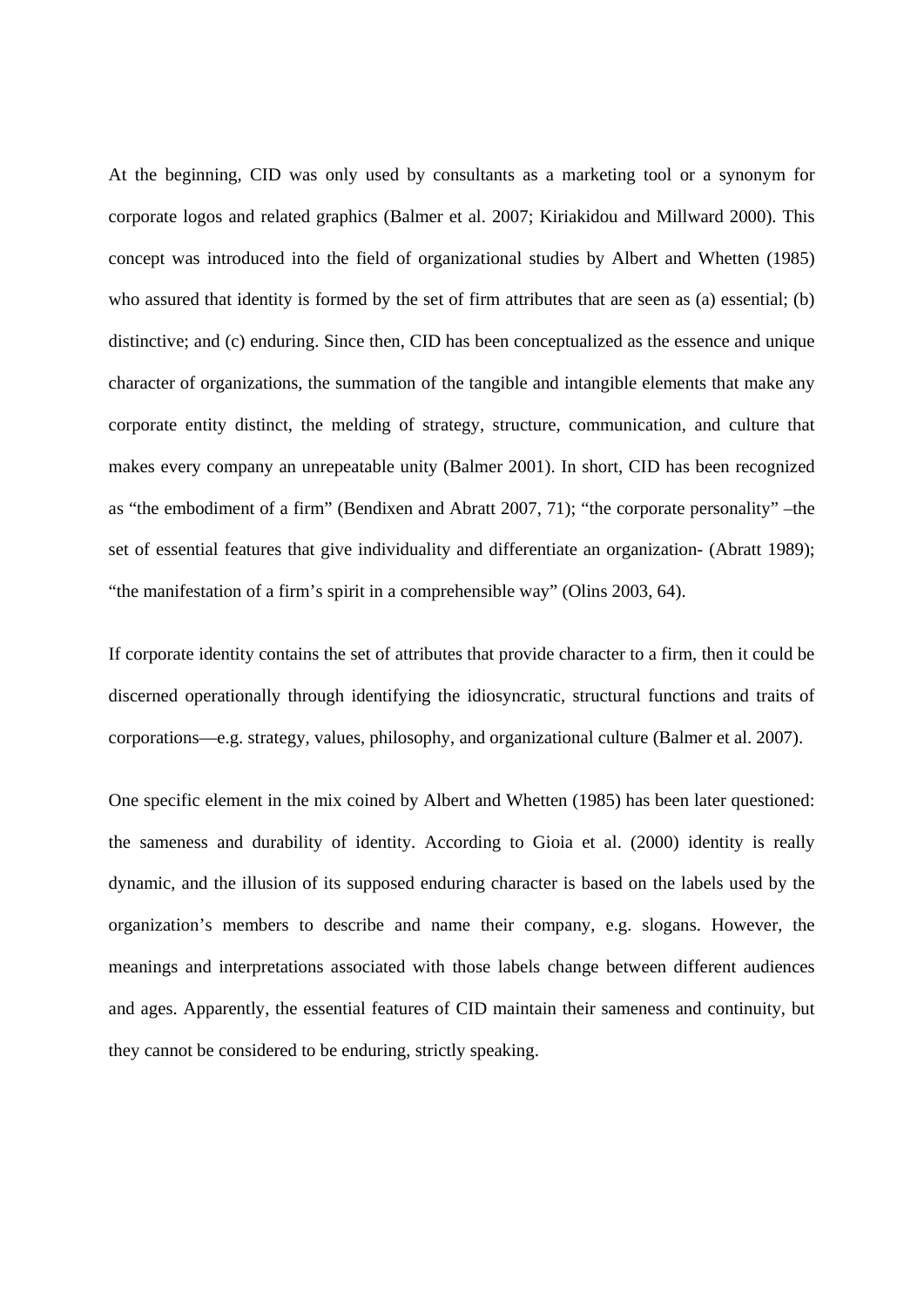As an organization's labels can produce different meanings and interpretations, corporations might not have a unique identity, but rather a variable number of identities, going from simple to complex ones (Randel et al. 2009). A simple corporate identity would be composed of a small number of identities, and a complex identity would be on the opposite extreme of an identity continuum scale.

Therefore, CID can present different faces, not only a single, immutable one, and some of these faces could overlap, at least partially, with corporate reputation and image. Those faces are (a) actual identity, (b) communicated identity, (c) conceived identity, (d) desired identity, and (e) ideal identity<sup>2</sup> (Balmer and Greyser 2002). Consequently, it may be argued that the main dimensions of CID are behavior and communication<sup>3</sup> (Berrone et al. 2007; Kiriakidou and Millaward 2000; Margulies 1977; Olins 2003). Therefore, CID merges the reality of a company —what the company is, thinks, feels, and how it behaves— with its projection —how the company interfaces and relates with the external world. Because of this, Birkigt et al. (1995) defined CID in these influential terms: "in the economic praxis, corporate identity is the strategically planned and operationally applied self-expression and behavior of the company in the internal and external ambits, which are based on a defined business philosophy, long-term

-

<sup>&</sup>lt;sup>2</sup> The actual identity is formed by the structural, organizational, and philosophical corporate attributes and it encompass the management and employees' values. The communicated identity is what the company communicates to its constituencies, and includes the facets of corporate communication controlled by the firm, and the non-controlled or tertiary means of communication—e.g. word of mouth and media coverage. The conceived identity refers to the perception of the company by relevant stakeholders, and involves corporate image and corporate reputation. The desired identity is the image wanted by corporate management. The ideal identity is the firm's optimal identity seen by outside analysts (Balmer and Greyser 2002, 74-75).

 $3$  Communications refer to the explicit revelation of aspects of identity as history and values. Behaviors are related to activities and actions that characterize corporate identity (Berrone et al. 2007).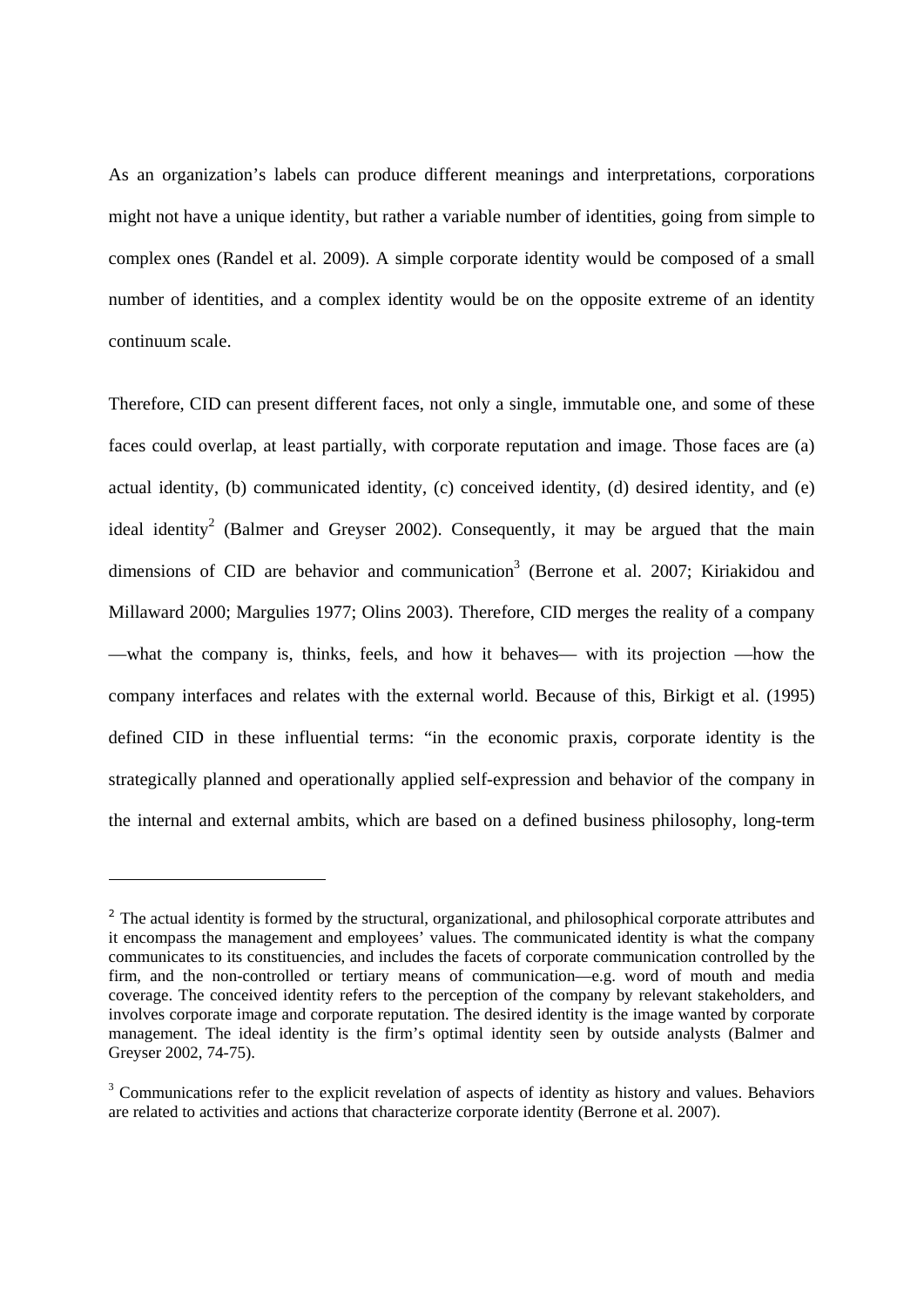corporate goals, and a set of images a firm wants to give of itself, with the will that all these actions be represented by a single framework in the internal and external fields" (1995, 18).

Key to the conceptualization of corporate identity is that *what we really are* and *what we say we are* should be congruent (Fukukawa et al. 2007). Therefore, companies should avoid the perils of misalignments between the actual and the communicated facets of a corporate identity (Balmer and Greyser 2002). In this sense, Gray and Balmer posed one of the most generic depictions of CID as "the reality and uniqueness of the organization" (1998, 696). In other words, corporate identity is the signature that runs through the core of all that a corporation does and communicates (Balmer et al. 2007, 8). Therefore, the delivery of an attractive corporate identity influences clients' image and its study becomes extremely important, attracting interest from scholars and practitioners, due to its potential strategic value for companies (Pérez and Rodríguez del Bosque 2012).

The similarities and differences of corporate identity and corporate image are described in detail below.

#### **Corporate image**

If CID is the reality, uniqueness, embodiment, and essence of corporations and their public presentation, then what is corporate image? What exactly is an image? In advertising, Aaker and Myers defined image as the total impression of what a person or group think and know about an object, this overall impression being more than a set of facts (1985).

An image only *lives* if it is appreciated and recognized by perceptive individuals. Dowling explained that an image is a set of a person's meanings, beliefs, ideas, feelings and impressions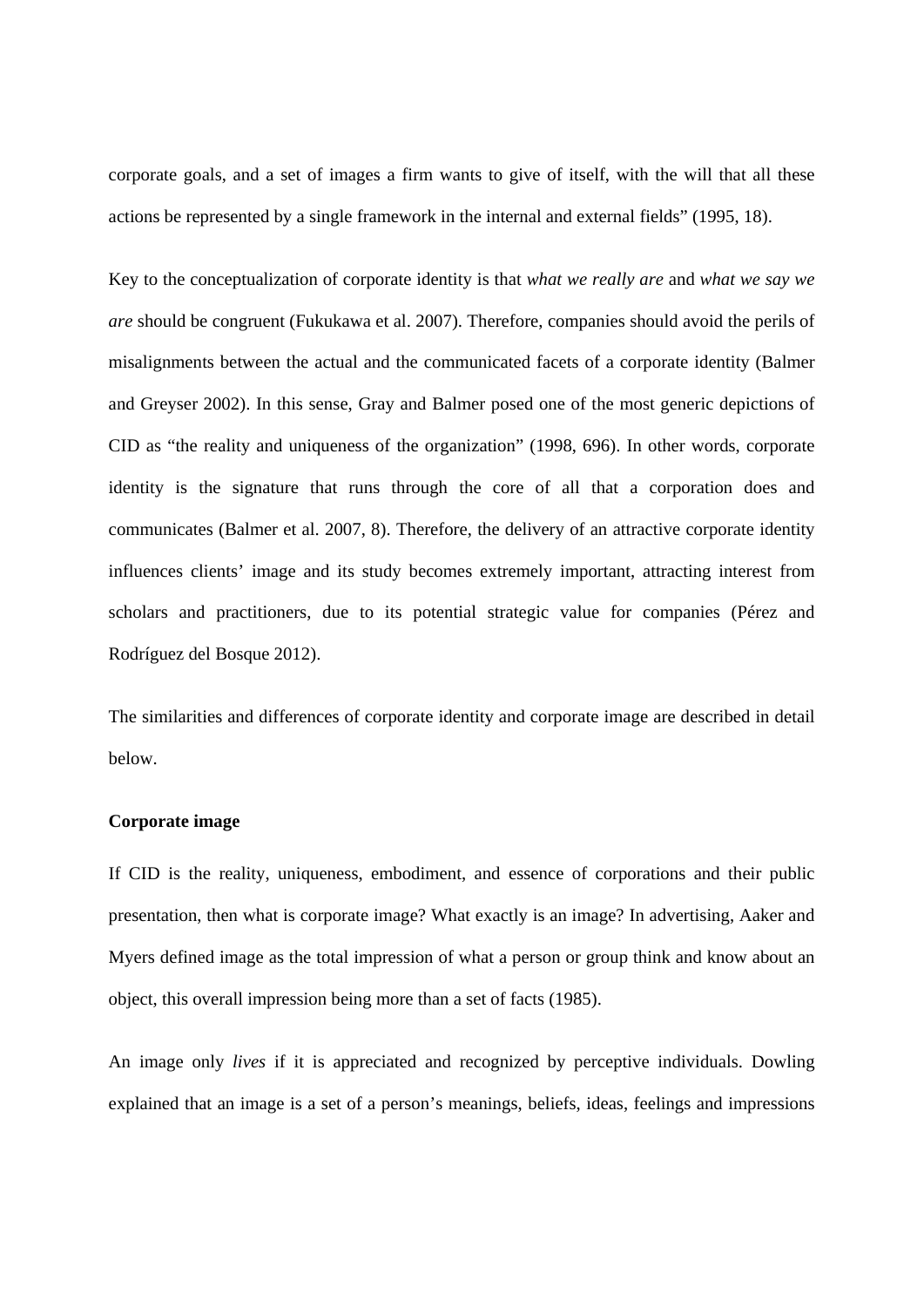by which an object—or a company, a brand, a product, etc.—is known and through which people describe, remember and relate to it (1986, 110). Implicit in this definition is that images vary from person to person because people's meanings are very different. *"*Because an organization serves multiple publics that have a different type of interaction with the company, then each of these groups is likely to have a different image of a particular company. Hence, a company does not have an image; it will have multiple images*"* (Dowling 1988, 28). For instance, a firm's image as an employer held by either employees or job applicants can be quite different from a firm's image as a provider of goods and services held by customers (Davies et al. 2001, Gotsi and Wilson 2001, Riordan et al. 1997).

If an image can be conceptualized as the awareness of an object by people, corporate image can be understood as the awareness of a company by its key audiences, the overall public perception of the actions, activities, and accomplishments of an organization by specific groups (Markwick and Fill 1997). *"*Corporate identity is the self-expression of the firm, as the corporate image is the public impression of the firm, the projection of the corporate identity in the public ambit*"* (Birkigt et al. 1995, 23).

While CID is the set of attributes used to describe an organization, CIM considers the beliefs held by people about an organization held by people. In this sense, CIM answers the question *"*What do people think about you?*"*, while corporate identity answers the question *"*Who are you?*"* (Dowling 2004, 21). Thus, CID is a firm's character and its external projection over time, CIM is the appreciation of those attributes, actions, signals, and symbols by specific and relevant publics at a determined time.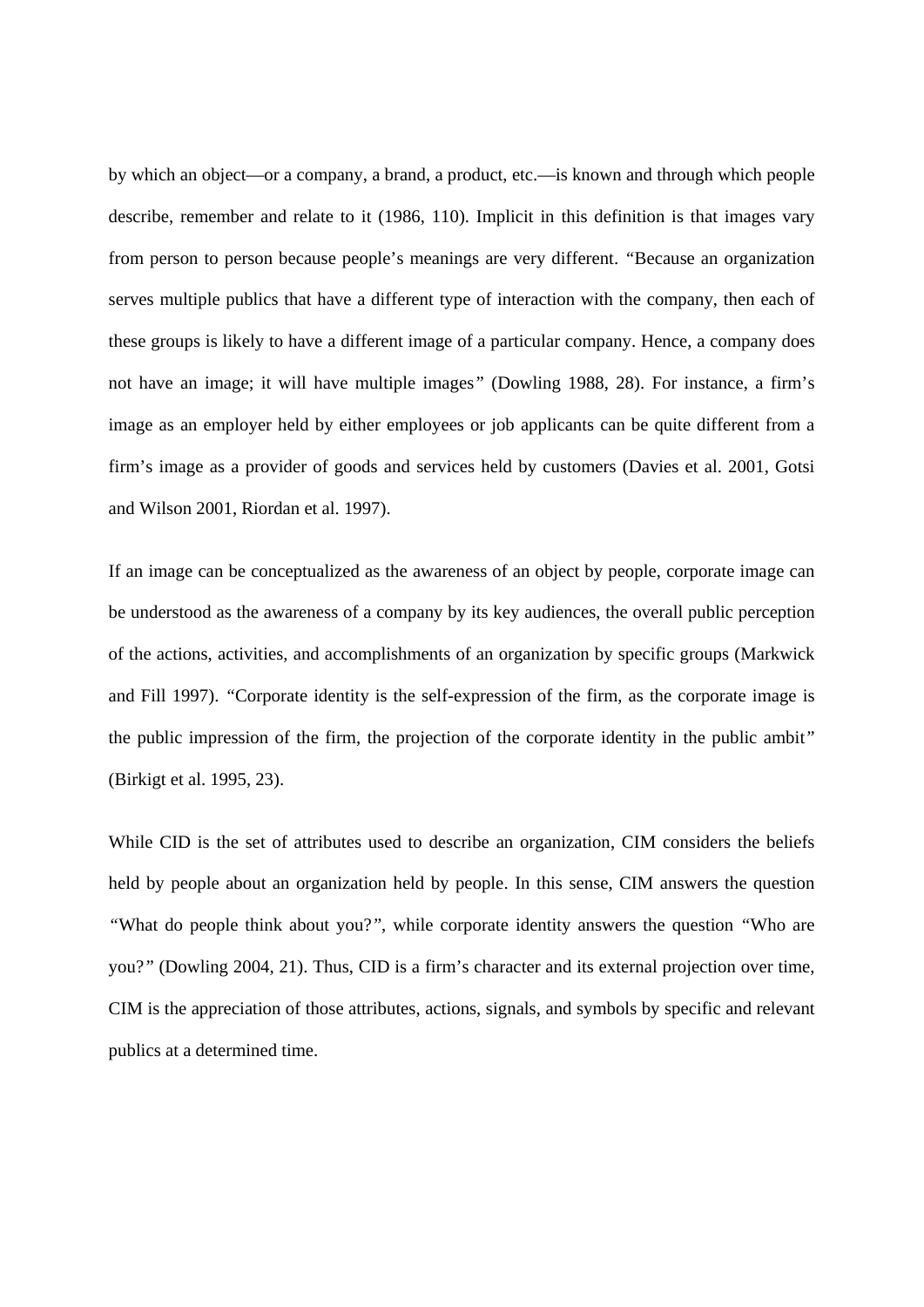It is evident that the perception of some specific groups, as the stakeholders, is more relevant to managers and employees than the general public impression. In this sense, Freeman highlighted that stakeholders have *legitimacy* and the ability to affect the direction of the firm. Because of this, managers are justified to spend time and resources to meet the demands of their stakeholders, regardless the appropriateness of those demands (1984, 45). In consequence, CIM can be seen as the overall perception of a firm held by those meaningful interest groups, who have a stake into the company; therefore, a company is supposed to be accountable to them. For this reason, a firm's image is partially based on its ability to meet and satisfy the particular needs and interests of its stakeholders (Barnett et al. 2006, Riordan et al. 1997).

Given the way that a company presents itself affects the way it is perceived by their key audiences, the manner in which audiences learn about a firm may influence the corporate selfpresentation (Hooghiemstra 2000). CID and CIM influence each other and change reciprocally to create a new stage, which in turn is influenced and changed again (Dutton and Dukerich 1991)<sup>4</sup>.

This overall observation could have a bearing on corporate reputation as well, as it is proposed below.

### **Corporate reputation**

-

As identity, reputation's study has been nurtured by multiple disciplines. Based on the economic perspective, CR can be defined as the specific set of assessments of the relevant attributes of a

<sup>&</sup>lt;sup>4</sup> The interaction between companies and audiences is not pure, because some third-parties as the media intervene (Castelo Branco and Rodrigues 2008; Deephouse 2000; Rindova et al. 2005). The media set the agenda of stakeholders, at least partially, and the higher the media coverage of a corporate issue, the higher the chance of adoption of that issue by the key corporate stakeholders (Deephouse and Heugens 2009).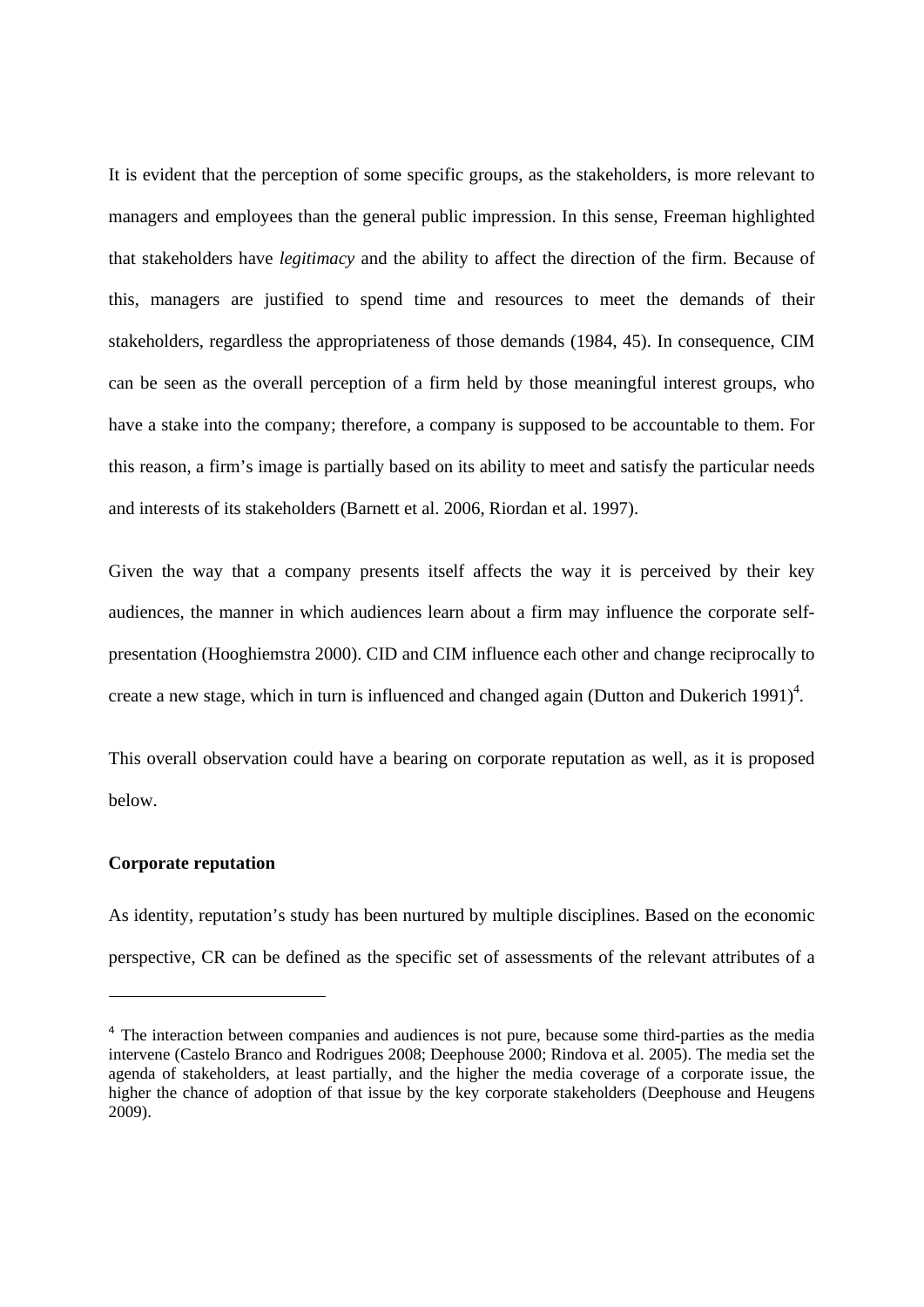firm—e.g. the ability of a corporation to produce quality goods (Fombrun and Shanley 1990). Referring to the institutional perspective, CR can be understood as the collective knowledge about and recognition of a firm. Thus, CR comprises two dimensions: (a) the valuation and assessment of corporate attributes, and (b) a firm's prominence. The former refers to the degree to which constituencies evaluate an organization positively on some specific traits. The latter captures the degree to which an organization receives extensive collective recognition in its organizational field (Rindova et al. 2005).

In consequence, CR has been conceptualized as a durable assessment, recognition or value judgment of companies by relevant stakeholders (Balmer 1998; Fombrun 1996; Fombrun and Shanley 1990). In this sense, the role of perceivers is more active. Nevertheless, not all stakeholders pay attention to the same corporate issues when they evaluate a firm<sup>5</sup>.

The assessment of a company by its stakeholders is often based on some of the following corporate elements: (a) the historical trajectory and future projection of a company, (b) the ability of a company to fulfill these expectations, (c) the affective engagement created by a firm, and (d) a firm's values. All these drivers require some discussion.

First, interest groups can assess the reputation of a company, evaluating past actions in order to project future performance. Thus, stakeholders compare the attractiveness of a specific firm to the appeal of its competitors (Roberts and Dowling 2002).

-

<sup>&</sup>lt;sup>5</sup> Chun identified three schools of thought in the reputation paradigm based on which stakeholders are taken as the focal point. In the "evaluative school" reputation is assessed for shareholders; in the "impressional school" reputation is assessed for internal stakeholders as employees and customers; while in the "relational school" reputation is based on the views of both internal and external stakeholders (2005, 93-95).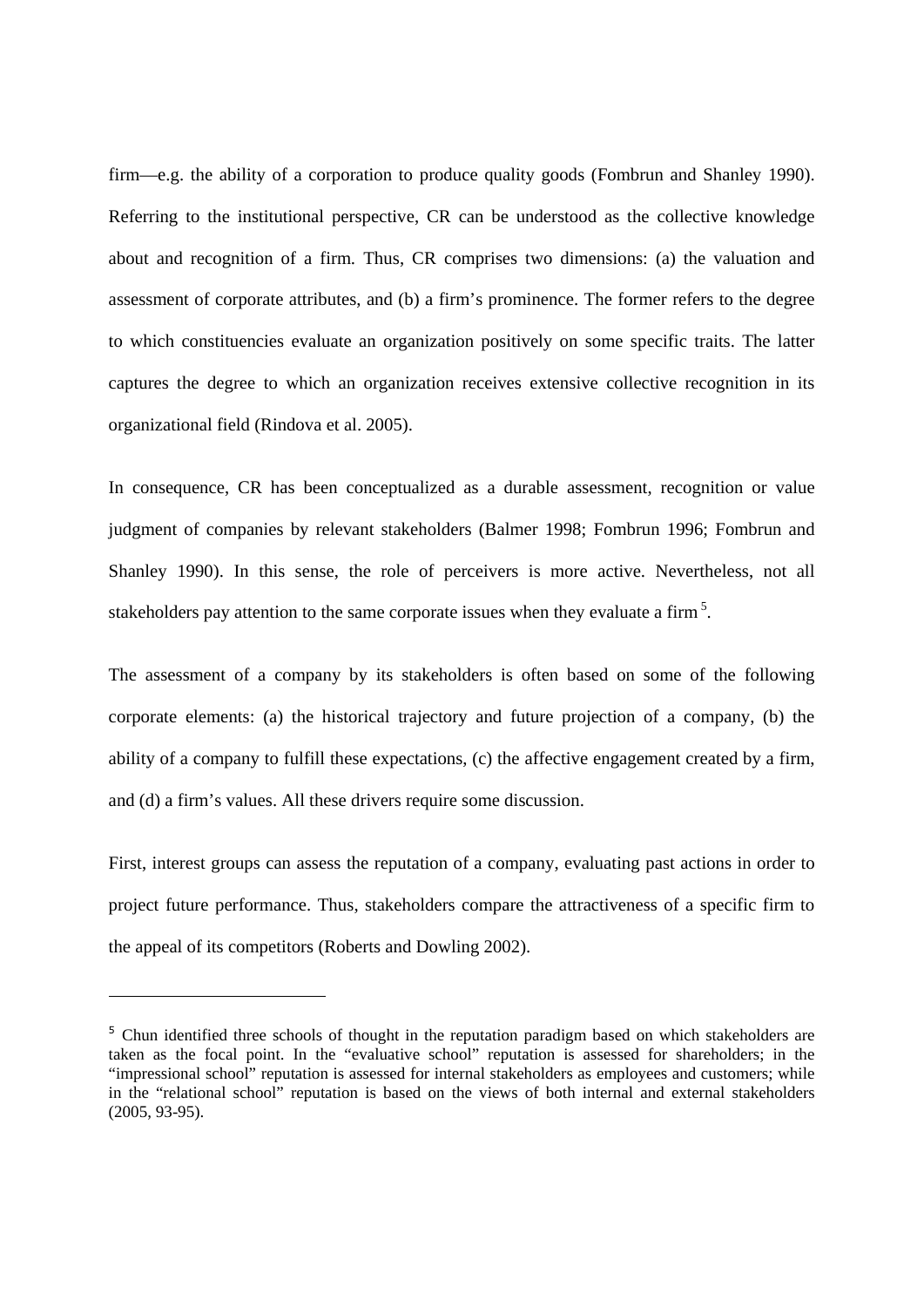Second, stakeholders can assess and compare the ability of a company to fulfill and meet their expectations and to fulfill its commitments (Fombrun and Shanley 1990; Fombrun 1996). This is especially relevant when external stakeholders, as consumers, have a limited knowledge about the real characteristics and potential of purchased products and services. In these cases, firm or brand reputation is the best warranty for consumers to be assured that their expectations will be fulfilled, reducing their uncertainty (Fombrun 1996; Shapiro and Varian 1999).

Third, reputation valuation can also be based on an affective linkage between perceivers and a firm, based on its performance and its quality status. In this sense, *corporate reputational optimality* increases as the affective bond strengthens (Mitnick and Mahon 2007).

Finally, the assessment and valuation can be based on the values shared between stakeholders and organizations. Stakeholders usually confront a company's behavior and communications with their own values, and evaluate the ability of companies to meet those parameters (Bick et al. 2003). A company with a good reputation has values that suit to each evaluator's own values (Siltaoja 2006).

Because CR is a collective assessment formed over time about a firm, it derives from the company's identity —i.e. what a firm really is and how it presents itself— and develops as the company tries to build a favorable image—i.e. a short-term and immediate impression of the firm (Barnett et al. 2006; Christensen and Askegaard 2001; Dhalla 2007; Fombrun 1996; Fombrun and Shanley 1990). In consequence, a corporate reputation depends on what the company is —its character—and how the company presents itself —its public picture. Therefore, we can state that image and identity can be seen as the main components of reputation (Chun 2005, 105).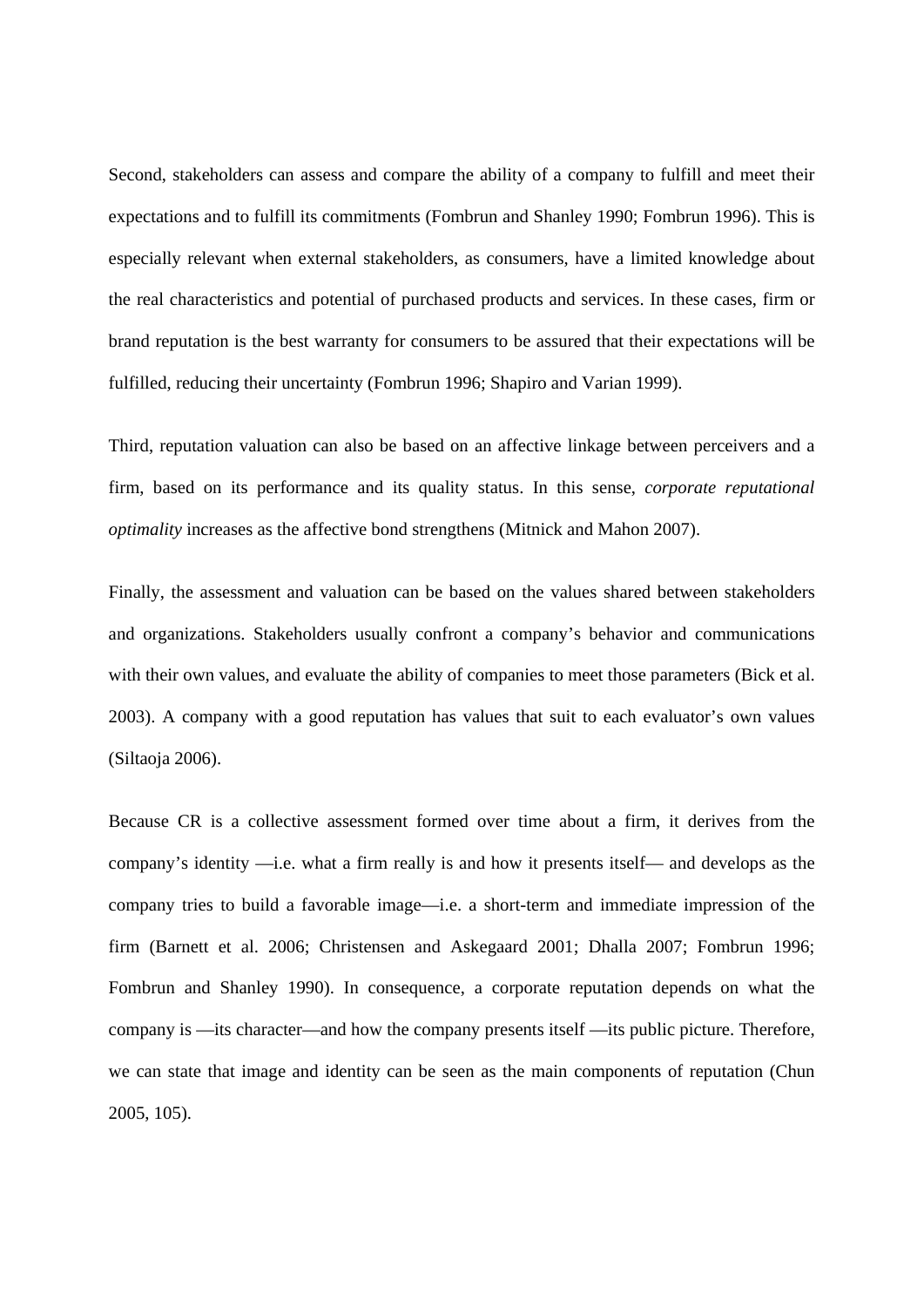Like image, reputation has to do with what people think and feel about a company but with some differences: reputation (a) is formed in the long-term; (b) is based on the firm's character, values, culture, and conduct; (c) is associated with all aspects of the firm, cutting across all departments and divisions; and (d) impacts all constituencies, not just consumers but investors, shareholders, employees, etc. (Jackson 2004).

As noted above, identity and image continuously influence each other. Companies *keep an eye on the mirror* and monitor what is been perceived about them. They then act, communicate, and adapt to what is expected or desired of them (Dutton and Dukerich 1991). Reputation also participates in this cycle, having an effect on identity and image and being reciprocally influenced by them (Barnett et al. 2006; Dhalla 2007; Fombrun and Shanley 1990; Fombrun and van Riel 1997; Logsdon and Wood 2002; Souiden et al. 2006; Wei 2002)<sup>6</sup>.

What are the possible determinants of a well-managed reputation? Fombrun and Shanley (1990) identified a wide range of factors that contribute to generating a positive corporate reputation if they are well handled: (a) high performance—i.e. profitability—and low risk; (b) size measured by total sales; (c) media visibility—i.e. total number of articles about a company in a year—and advertising—i.e. total advertising expenditures by the firm in a year; (d) institutional ownership; (e) dividend policy; and (f) social responsibility  $\rightarrow$  i.e. charity<sup>7</sup>.

-

<sup>&</sup>lt;sup>6</sup> As it was mentioned, some third-parties as the media intervene in the interaction cycle described, because public construct reputation from available information from the firms and from the media. Deephouse (2000) developed the concept of media reputation as the overall evaluation of a firm presented in the media, and found that this variant of reputation influence firms' performance.

<sup>&</sup>lt;sup>7</sup> Fombrun summarized later four guidelines that companies should follow to be well-regarded by their stakeholders: reliability, credibility, trustworthiness, and responsibility (Fombrun 1996).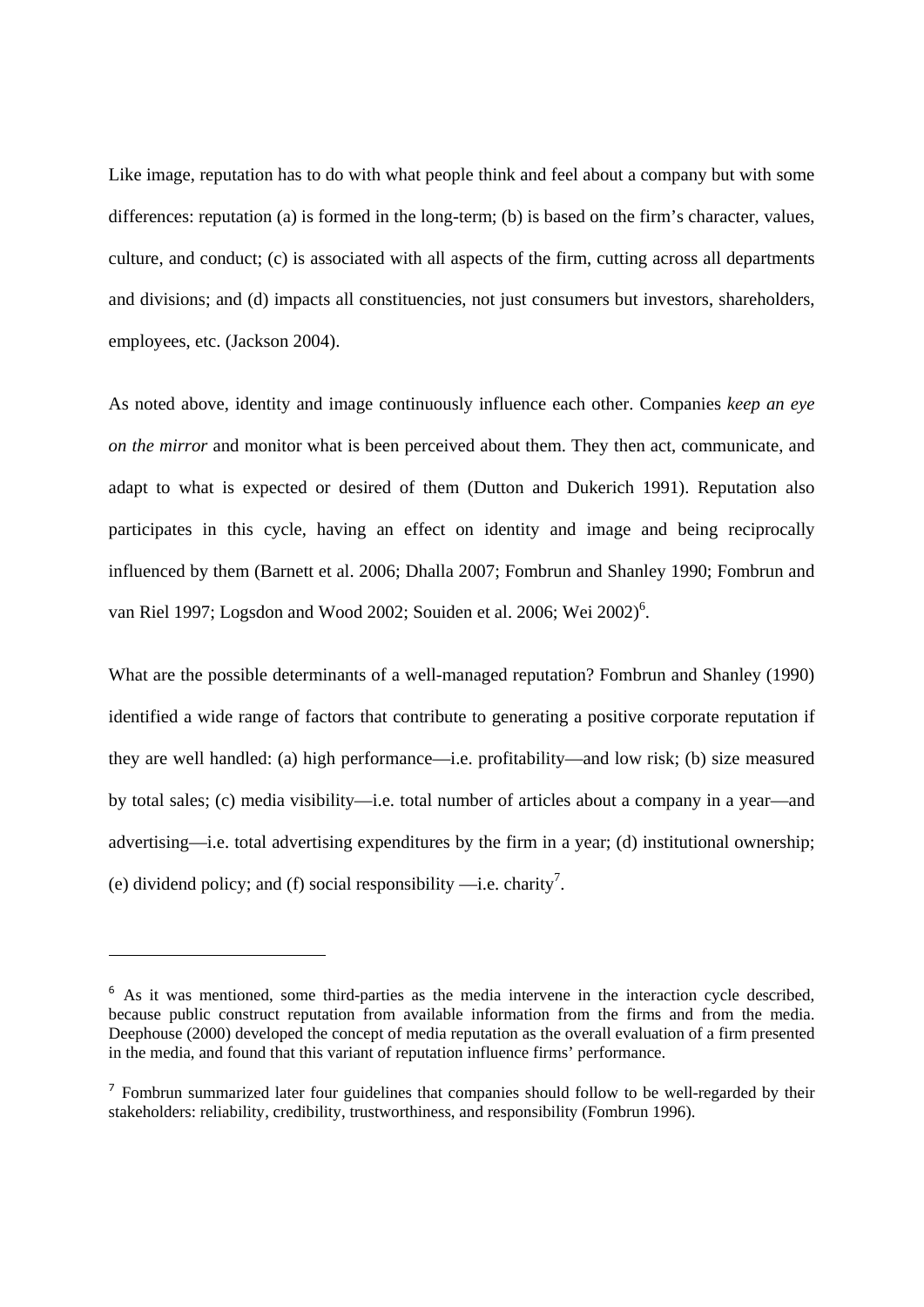Note that a firm's reputation can be more important than the real corporate characteristics and attributes that are evaluated. In this sense, some scholars have emphasized the spillover or halo effects<sup>8</sup> that reputation can produce (Fombrun 1996; Kaplan and Ravenscroft 2004; Puncheva 2008)*.* Based on that effect, a good or bad reputation can expand the good or bad stakeholders' evaluation of some specific positive (or negative) corporate traits to other areas less known by the observers. For instance, if a manager is evaluated as unethical, that specific trait may influence her overall reputational valuation. She may be labeled as generally bad as evaluated by her competence, knowledge, and diligence, which affects her work-related opportunities (Kaplan and Ravenscroft 2004). A company's reputation in one specific area can serve as *a shorthand label* assigned to other attributes that are less known or badly evaluated (Puncheva 2008, 276).

Our literature review shows that researchers have paid attention to corporate reputation, corporate identity, and corporate image with different intensity through the years. The study of these three constructs has followed an evolutionary course.

### Insert Figure 1

Scholars have successively focused their attention on corporate image—during the 1950's—, corporate identity—1970's and 1980's—, and corporate reputation—since then (Balmer 1998). The annual evolution of the reputation-business ethics research followed a clear and progressive increase in interest since 2002 to 2009. In 2002, only 5 items addressing reputation, identity, or

-

<sup>&</sup>lt;sup>8</sup> The halo effect was first formulated by the American psychologist Thorndike, noting that people tended to generalize when evaluating others. Thus, one relevant and specific personal trait (as intelligence) seemed enough to make a positive general valuation of other individuals as intelligent, skilled, and reliable ones, because people appeared not capable to discriminate between the others' different personal characteristics (Thorndike 1920).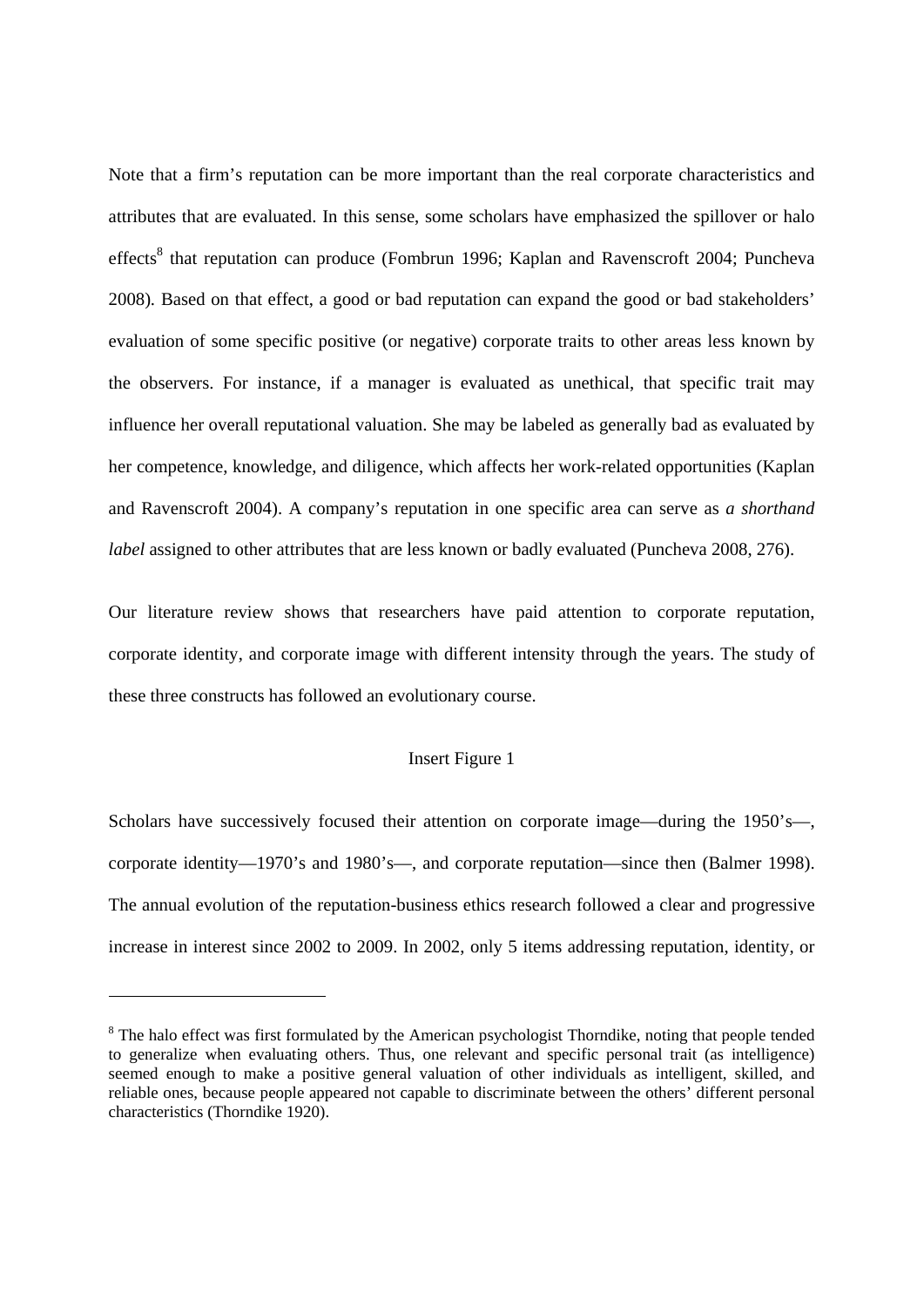image issues were released by the four business ethics journals (JBE, BEQ, BAS, and BEER), out of 239 items in total. Thus, these issues represented 2% of the scientific production by the four journals. On the contrary, in 2009, 33 articles addressing the same issues were counted with a share of 5% of the total production. In the overall business literature the annual average of items addressing reputation-identity-image topics for the period considered was 101. A similar time path with the business ethics literature was observed. The 1,011 items addressing these issues in the 106 business journals of the *Web of Science* platform increased strongly from 2002 to 2010, falling in 2011. In 2002, 45 items of the overall business sample represented 0.97% of the total scientific production. In 2010 the items raised to 193 —i.e. 2.72% of the category, as it can be observed in the table 2.

### Insert Table 2

After our review, it can be stated according to other researchers, that business ethics scholars have used these three concepts as interchangeable terms (Balmer and Greyser 2002, Barnett et al. 2006, Souiden et al. 2006, Walker 2010, Wei 2002), or allied constructs (Chun 2005).

# *H3: Business ethics scholars have focused on the negative side of the reputation phenomenon, highlighting the reputational risk more than the benefits*

Creating and maintaining a good reputation is a long and costly task. Despite the effort, the reward of the endeavor is usually worthy. A good corporate reputation has the potential to generate a strategic value (Fombrun, 1996), and its intangible character makes its replication considerably more difficult by competitors (Roberts and Dowling 2002). Once a good reputation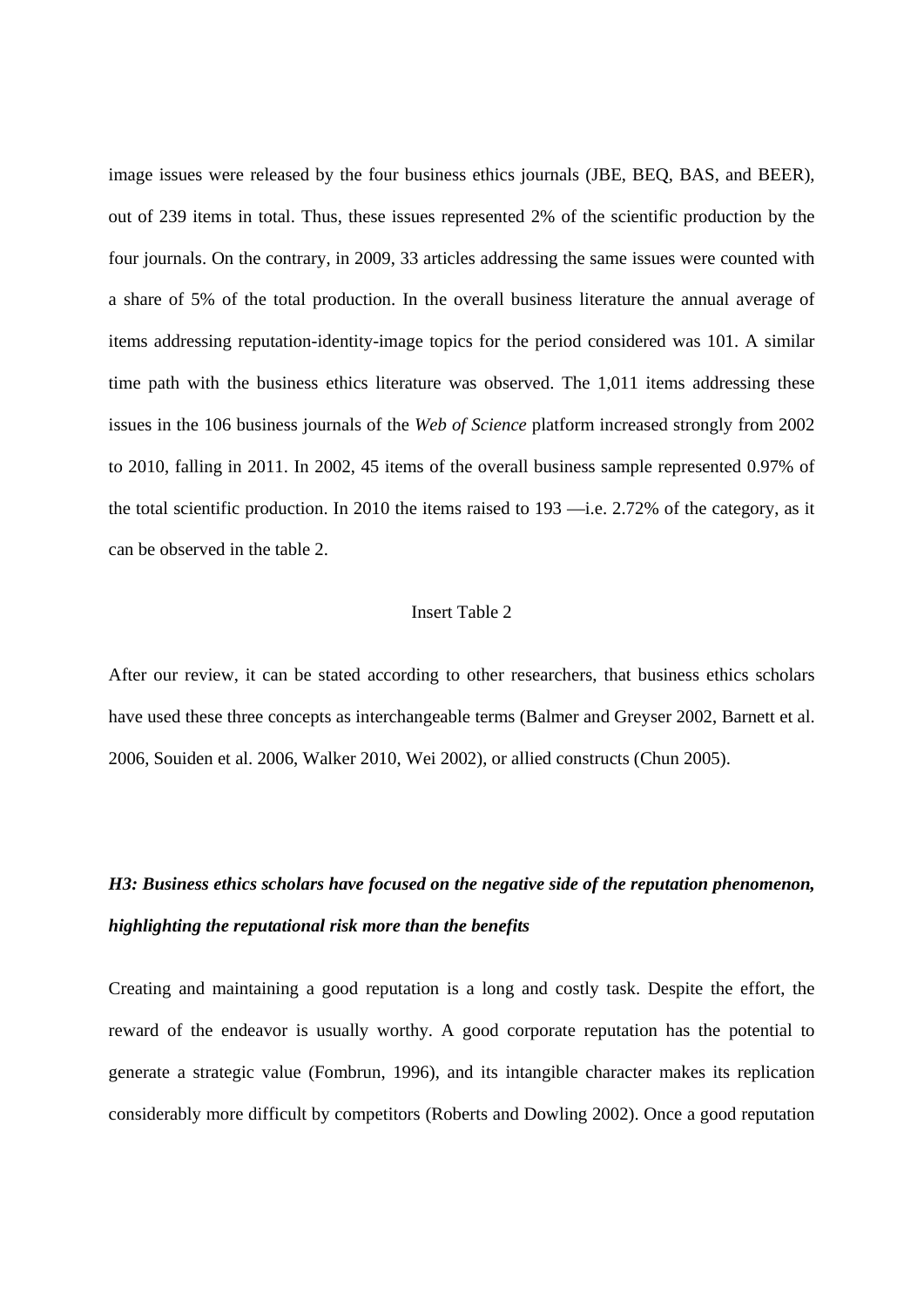is reached, it becomes a valued competitive asset: "a reputation is valuable because it informs us about what products to buy, what company to work for or what stocks to invest in" (Fombrun 1996, 5).

Besides the former advantages, corporate reputation can provide the following tangible and strategic benefits: (1) to lower costs; (2) to increase prices; (3) to create competitive barriers; (4) to improve customers' associations and transactions; (5) to retain employees; (6) to lower the concern of suppliers and business partners about contractual hazards with the firm; and (7) to lower contracting and monitoring costs (Deephouse 2000; Roberts and Dowling 2002). In a climate of distrust and with the presence of large information asymmetries, CR appears to minimize transaction cost, acting as an *equalizer*, reducing those differences, and functioning as a warranty that signals the likelihood that dealings with partners will be complied with and expectations will be met (Fombrun 1996).

In his seminal article about the resources-based model, Barney also highlighted the *contractual* role played by reputation and its importance as a moderator of uncertainty. Thus, reputation may substitute the use of guarantees and other long-term contracts developed by companies to reassure their customers and suppliers (Barney 1991). In the corporate ambit reputation can serve as a tool for honoring the trust vested in partners (Dobson 1990). Because firms recognize the importance of safeguarding and enhancing their reputation, they are supposed not to abuse stakeholders, gaining their confidence and cooperation (Sacconi 2007).

From a financial performance standpoint, a good CR is considered largely responsible for sustained financial outcomes (Chauvin and Hirschey 1994; Roberts and Dowling 2002), but the opposite is also true, i.e. a high financial performance can be the source of good reputation. For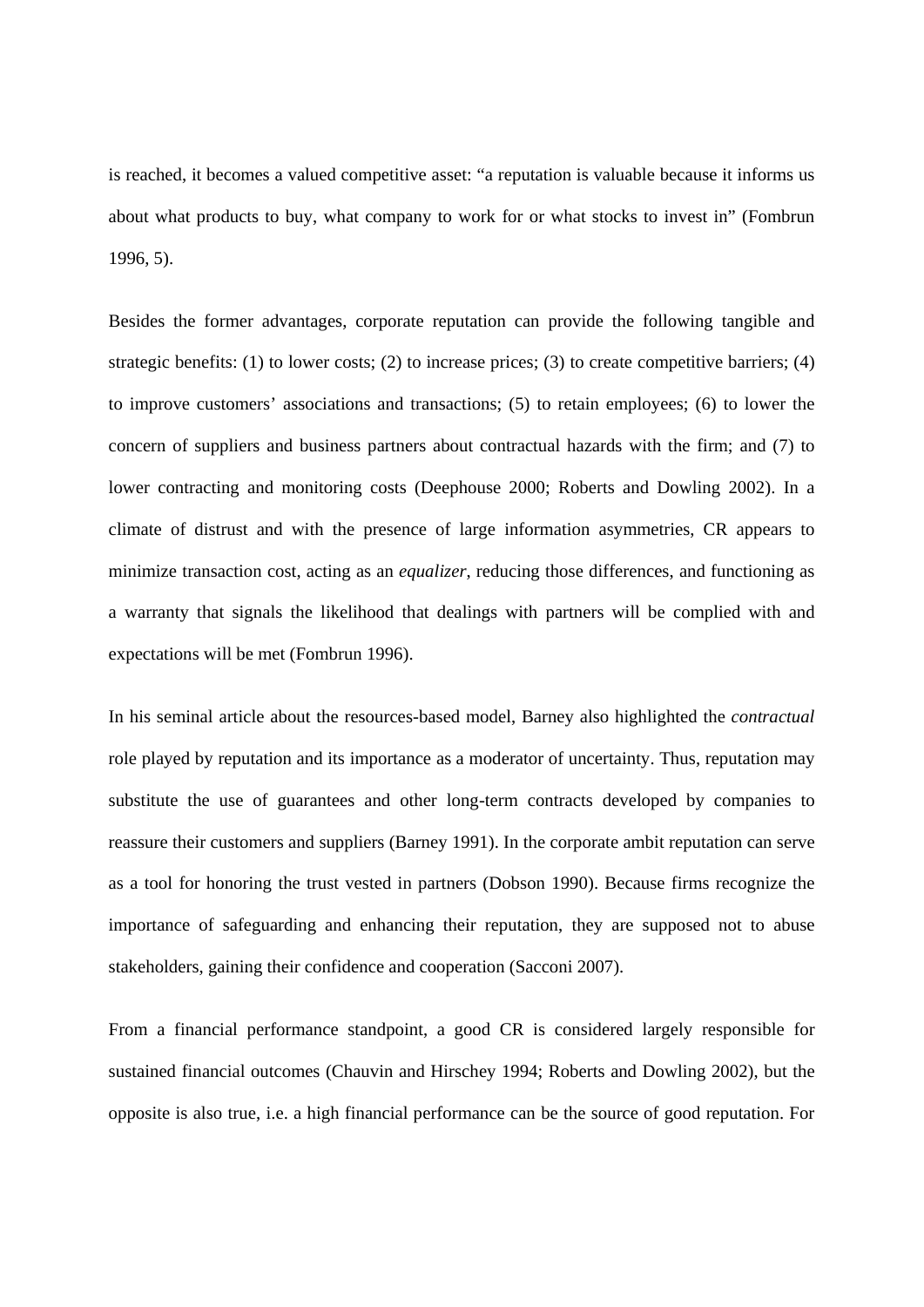this reason, scholars have researched the interaction of both aspects with conflicting conclusions (Hammond and Slocum Jr. 1996).

CR has also been identified as a driver of positive effects in the workplace environment, improving employee morale attracting better job applicants and retaining them (Castelo Branco and Rodrigues 2008; Coldwell et al. 2008). However, others have not found any impact (Bernardi and Guptill 2008). Corporate reputation has also been described as an excellent marketing tool and a favorable channel of positive word of mouth (Fombrun 1996; Reichheld 2003; Sims 2009).

Reputation can generate for companies all the benefits and advantages described before. However, all those desired outcomes can be a chimera due to the expansion of reputational risks and threats to the companies, especially in a globalized world.

Reputational risk is placed at the top of a risk manager's list of priorities. With an index score of 52, it is perceived as substantially more significant than regulatory risk and human capital risk, both of which scored 41 (The Economist Intelligence Unit 2005, 2). The development of global media and mass communication channels largely exposes companies to scrutiny from regulators and other stakeholders, including boycotts from activists, etc. (Castelo Branco 2008). A potential failure to comply with regulatory or legal requirements can drastically and rapidly reduce credibility and customer loyalty.

Four aspects should be considered when measuring and dealing with reputational risks. The first one is that not all threats are equally relevant for companies. For this reason, firms should primarily identify and fight those that can damage their identity's foundations —i.e. the core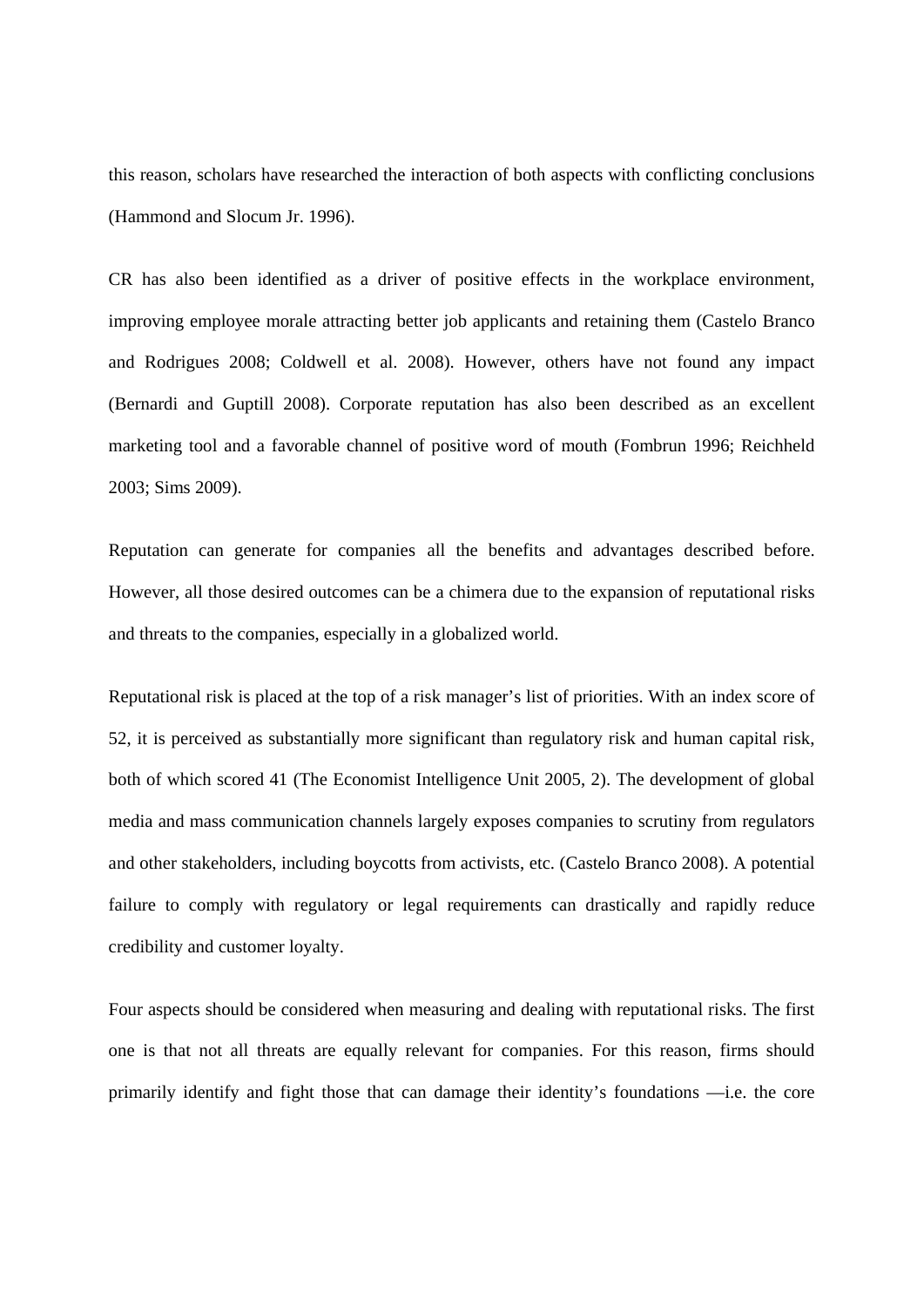identity of the organization— (Randel et al. 2009). Two other key factors to measure the degree of reputational risk are the firm's size and scope (Lee and Lounsbury 2011; Zyglidopoulos 2002). Multinational companies are more vulnerable because they have more stakeholders in more countries, and they might be forced to withdraw a costly operation because some remote groups could consider it illegitimate (Zyglidopoulos 2002). In an era of global outsourcing, big companies should manage not only their own ethical, social and environmental reputational risks, but also threats that are beyond their direct control, e.g. the reputational risks of their distant supply networks (Roberts 2003). A fourth aspect that must be considered is the reputational score and the history of a firm and its industrial sector. In this ambit, conflicting conclusions have been laid out. On one hand, it seems that companies with an ethical reputation are likely to suffer larger reputational costs when facing a crisis than those with a lower ethical reputation. A second virtuous circle seems to operate in this regard: companies with prior reputational capital seem to take more advantage of their positive and social actions. This capital works as a shield during time of crisis. On the contrary, firms with a lower reputational score *"*will face consumer skepticism, disbelief, and, in turn, more negative company and product perceptions, as well as doubts about the company's integrity*"* (Vanhamme and Grobben 2009, 280), punishing companies who are perceived as insincere in their social initiatives (Van de Ven 2008).

The process is the same in industry sectors with better fame: the social efforts of an organization in an industry with a poor social reputation can be seen skeptically by external stakeholders. For instance, some campaigns of tobacco companies against smoking among children have been badly perceived because of the bad reputation of that industry and because that particular social cause was directly opposed to their core business (Bhattacharya et al. 2004). This could also be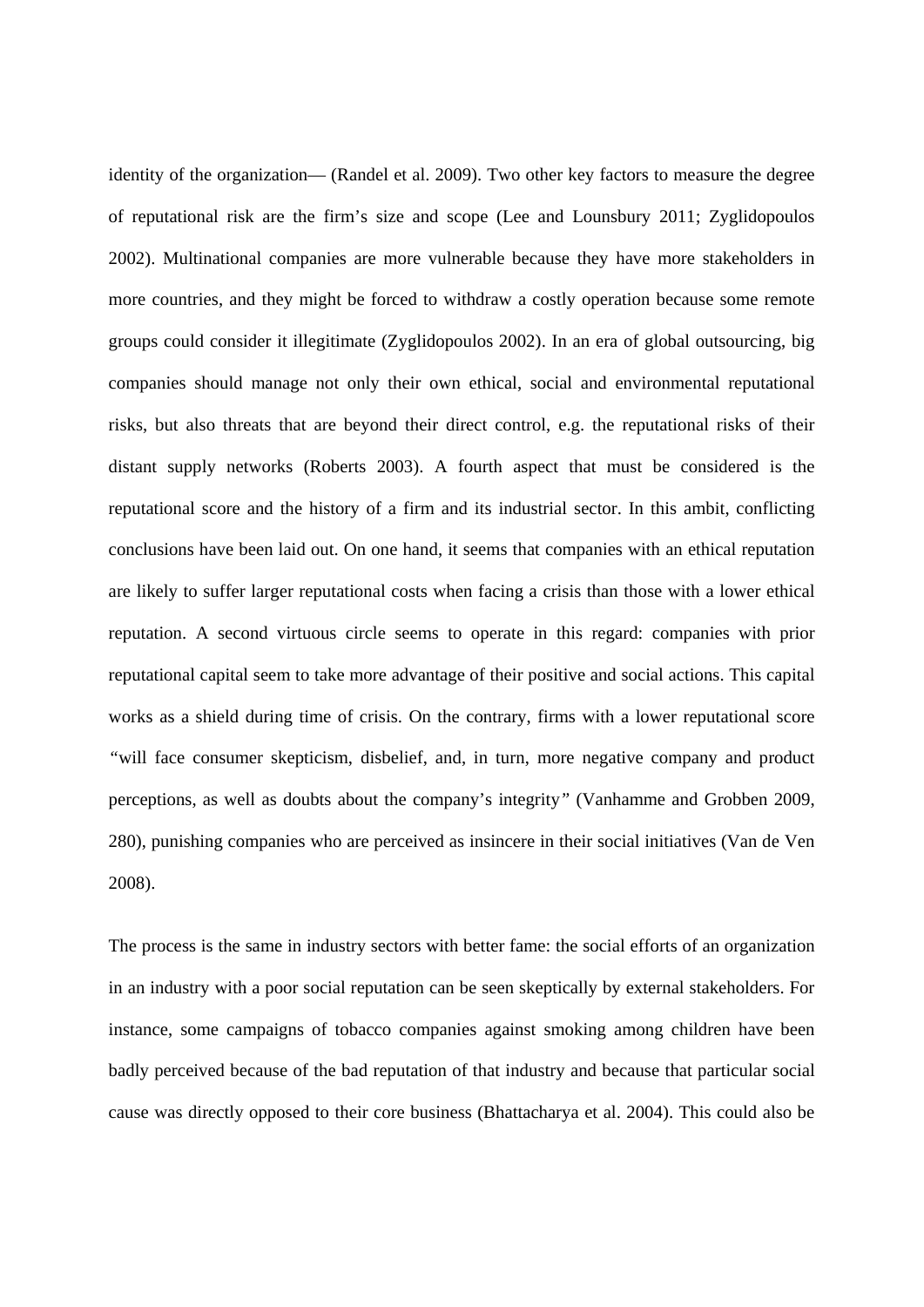the case for mining companies developing social actions. These attempts might easily be considered as a profit-driven gimmick by their detractors (Kapelus 2002).

Among our literature review, corporate reputation is seen many times as a shield to avoid or palliate the spreading reputational risks commonly suffered by companies, especially when these risks are multiplied everywhere by the development of global media and communication channels. Reputation has become a prized but highly vulnerable corporate asset, and one of the most difficult to protect: *"*barely a day goes by without some company facing new assaults to its reputation*"* (Sims 2009, 467). This more sensitive scenario warns companies to be reluctant to engage in actions and activities that could taint their fame (Kaplan and Ravenscroft 2004). As a valuable treasure found though a huge effort in the deep soil, a good and solid reputation is highly difficult to achieve because its development takes considerable time (Roberts and Dowling 2002), but, on the contrary, it is very easy to ruin it. Thus, the main duty of managers would be to avoid or minimize the risk of ruining a reputation. For this reason, business ethics would focus more on reputational risk than in a positive approach to CR issue —i.e. highlighting the benefits of having or building a good reputation.

### **Final remarks and conclusions**

Our review in-depth of the business ethics literature over the 2002-2011 period has verified our three hypotheses previously formulated.

Regarding the H1, it can be stated that corporate social responsibility seems to be the main bridge used by companies to take advantage of the benefits commonly associated with corporate reputation—i.e. increasing employee satisfaction, creating competitive barriers, enforcing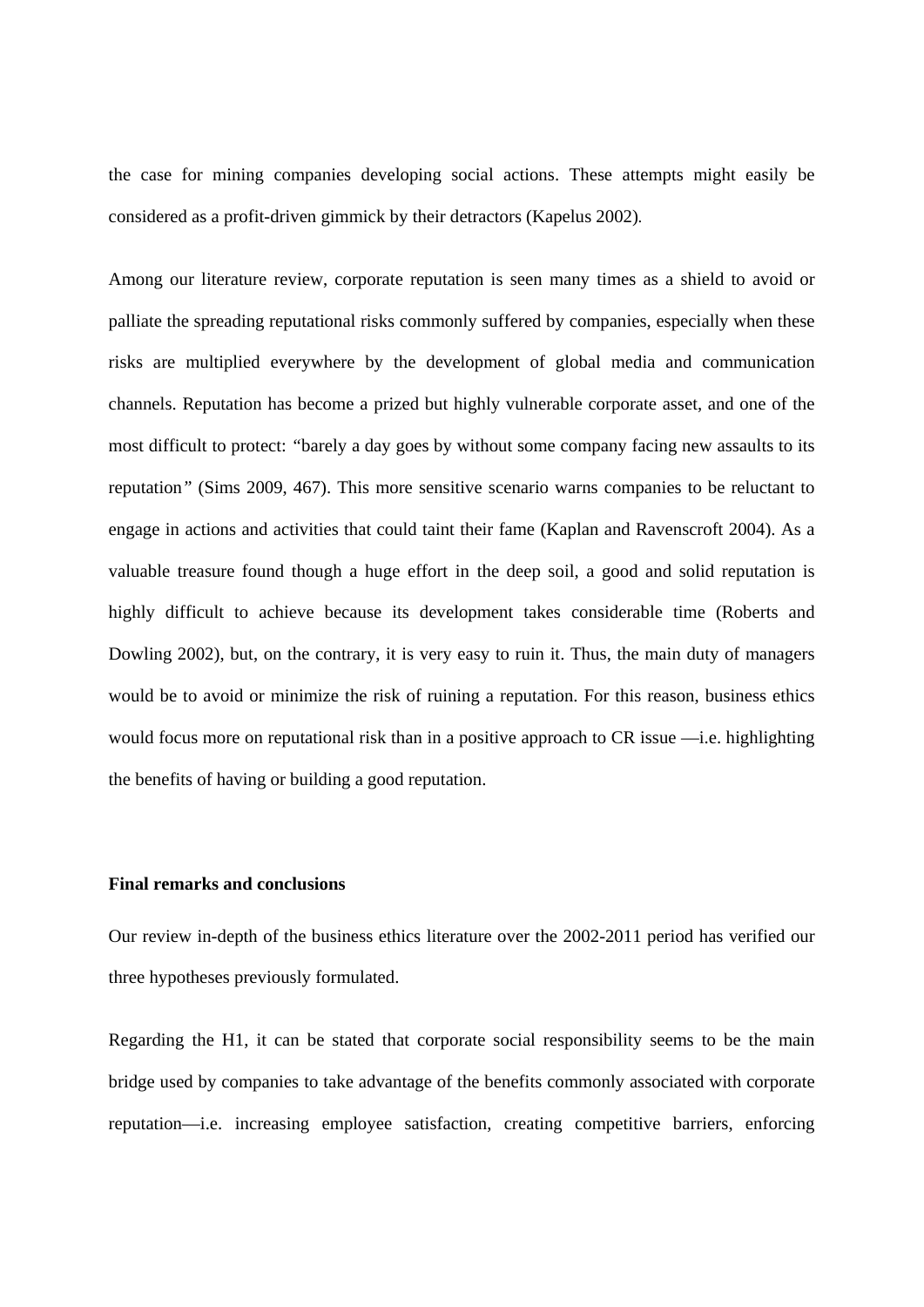contracts and commitments, increasing the intangible and not imitable capital, and improving the financial performance. Because social and ethical corporate actions seem to generate so many benefits to companies, some business ethics scholars have concluded that companies are increasingly engaging in a process of *"*ethicalization*"* (Fukukawa et al. 2007), or creating a *"*corporate ethical identity*"* (Berrone et al. 2007), or searching and *"*reputational optimality*"* (Mitnick and Mahon 2007). Thus, when companies integrate social, ethical, and economic dimensions in their strategies (Fombrun 1996), they appear to confirm that acting well is the first step to looking good and being known.

The H2 has also been confirmed, as other scholars did before (Balmer and Greyser 2002, Barnett et al. 2006, Chun 2005, Souiden et al. 2006, Walker 2010, Wei 2002).

 Lastly, the H3 is partially confirmed, because it is common to tackle corporate reputation as a shield to avoid or palliate spreading reputational risks incurred nowadays by companies —i.e. decreasing value; defection from partners; lack of employee engagement; low customer loyalty, etc., but the benefits of corporate reputation has also been remarked within the literature. Therefore, building an ethical corporate reputation appears today as a crucial goal for companies and managers. In this paper we identified four aspects that should be taken into account by managers at the time of measuring and/or dealing with reputational risks: a) to focus on identifying and fighting the more significant reputational risks, i.e. those that can damage the foundations of a company's identity; b) to consider the size of the firm; c) to consider the scope of the firm, i.e. how expanded the firm is in different countries or markets; and d) to take into account the prior reputational score and record of the firm and its industrial sector.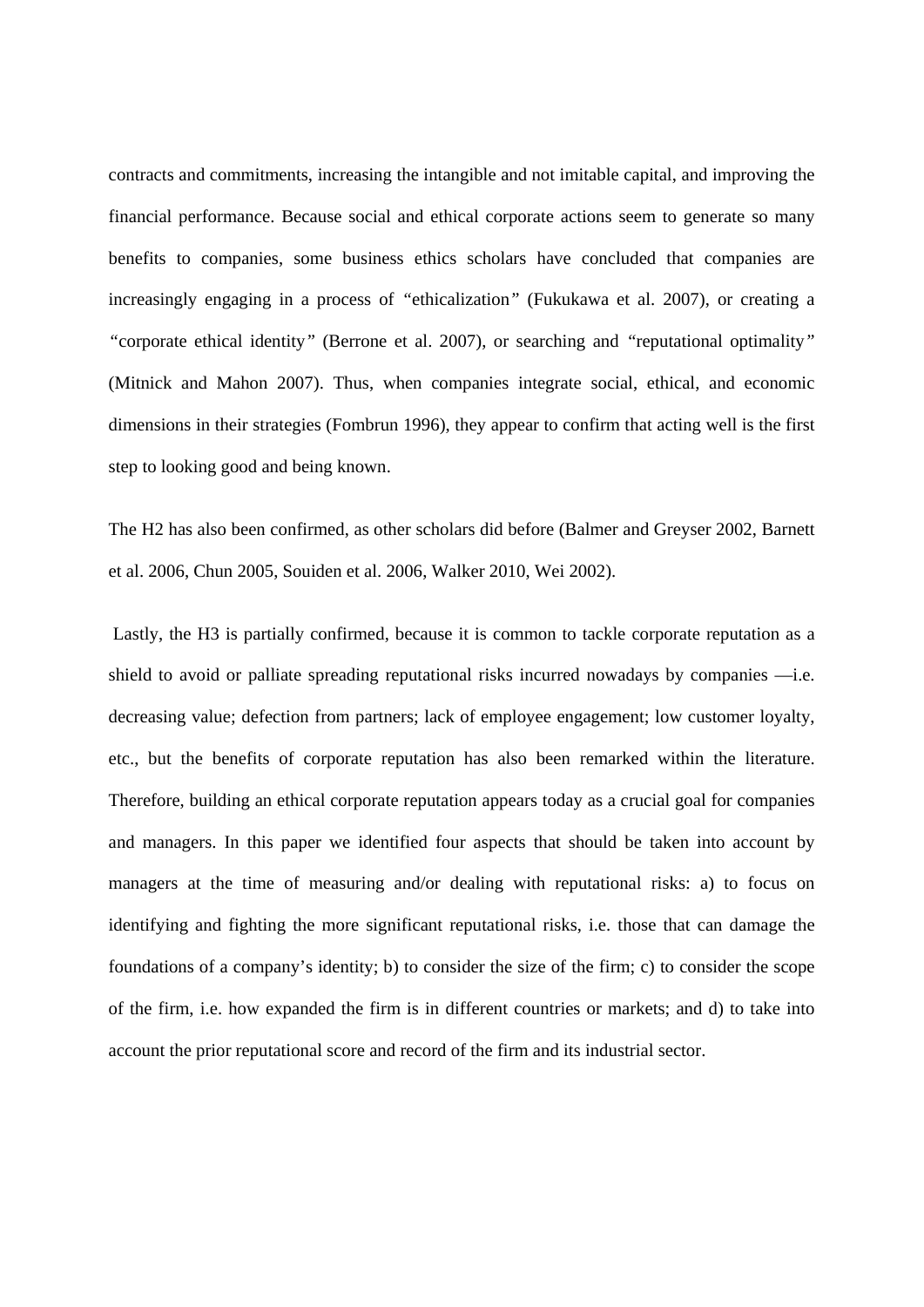We can add another conclusion. Our business ethics literature review has remarked that companies should never appear to be engaging in social or green actions only for a selfish motivation, i.e. to undertake social actions merely to earn a good reputation. As motivation appears as the fundamental driver for discerning whether a reputation is based on principles or solely on self-interest, the better reputation based on moral grounds usually earns a greater reward.

In sum, companies should develop corporate social responsibility actions and policies as an end in itself, and not as a means to expand their corporate reputation. Nevertheless, because social and ethical corporate actions commonly generate reputational earnings, looking good would be the natural result of acting well.

## **References**

Aaker, D.A. & Myers, J.G. (1985). *Advertising Management*, (NJ, Prentice Hall international Editions).

Abratt, R. (1989). A new approach to the corporate image management process. *Journal of Marketing Management*, *5*(1), 63-76.

Albert, S. & Whetten, D.A. (1985). Organizational Identity. In L.L. Cummings & Staw, B.M. (Eds.), *Research in Organizational Behaviour*, volume 7, Greenwich CT, JAI Press.

Armstrong, R.W., Williams, R.J. & Barrett, J.D. (2004). The Impact of Banality, Risky Shift and Escalating Commitment on Ethical Decision Making. *Journal of Business Ethics 53*(4), 365-370.

Ashman, I. & Winstanley, D. (2007). For Or Against Corporate Identity? Personification and the Problem of Moral Agency. *Journal of Business Ethics 76*(1), 83-95.

Balmer, J.M.T. (1998). Corporate Identity and the Advent of Corporate Marketing. *Journal of Marketing Management 14*(8), 963-996.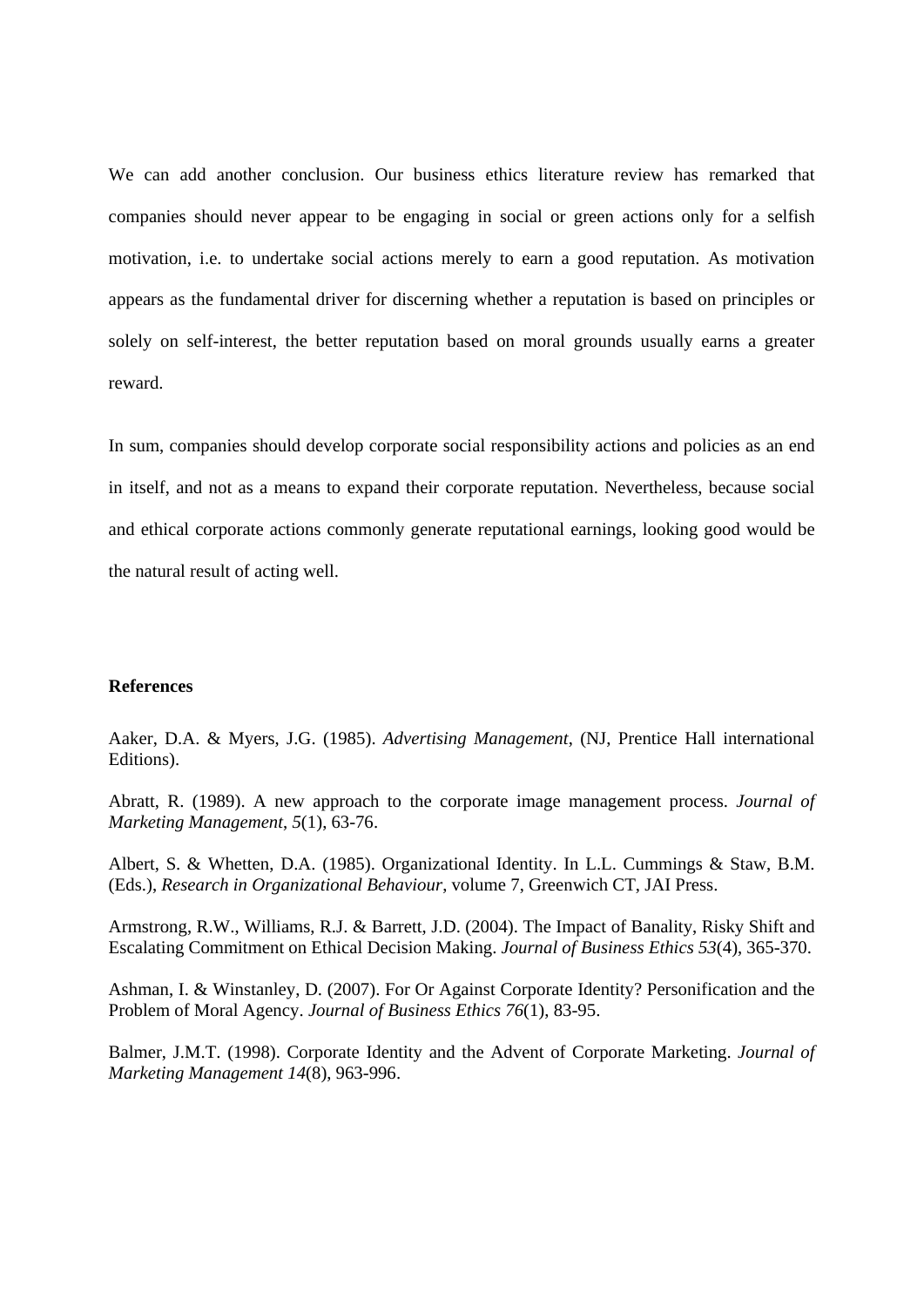Balmer, J.M.T. (2001). Corporate Identity, Corporate Branding and Corporate Marketing-Seeing through the Fog. *European Journal of Marketing 35*(3/4), 248-291.

Balmer, J.M.T., Fukukawa, K.& Gray, E.R. (2007). The Nature and Management of Ethical Corporate Identity: A Commentary on Corporate Identity, Corporate Social Responsibility and Ethics. *Journal of Business Ethics 76*(1), 7-15.

Balmer, J.M.T. & Greyser, S.A. (2002). Managing the Multiple Identities of the Corporation. *California Management Review 44*(3), 72-86.

Barnett, M.L.; Jermier, J.M. & Lafferty, B.A. (2006). Corporate reputation: The definitional landscape. *Corporate Reputation Review 9* (1), 26-38.

Bendixen, M. & Abratt, R. (2007). Corporate Identity, Ethics and Reputation in Supplier–Buyer Relationships. *Journal of Business Ethics 76*(1), 69-82.

Bernardi, R.A. & Guptill, S.T. (2008). Social Desirability Response Bias, Gender, and Factors Influencing Organizational Commitment: An International Study. *Journal of Business Ethics 81*(4), 797-809.

Berrone, P., Surroca, J.& Tribó, J.A. (2007). Corporate Ethical Identity as a Determinant of Firm Performance: A Test of the Mediating Role of Stakeholder Satisfaction. *Journal of Business Ethics 76*(1), 35-53.

Bhattacharya, C., Smith N.C. & Vogel D. (2004). Integrating Social Responsibility and Marketing Strategy: An Introduction. *California Management Review 47*(1), 6-8.

Bick, G., Jacobson, M.C. & Abratt R. (2003). The Corporate Identity Management Process Revisited. *Journal of Marketing Management 19* 7(8), 835-855.

Birkigt, K., Stadler, M.M. & Funck H.J. (1995). *Corporate Identity*, München, Verlag Moderne Industrie.

Brønn, P.S. & Vidaver-Cohen, D. (2009). Corporate Motives for Social Initiative: Legitimacy, Sustainability, Or the Bottom Line? *Journal of Business Ethics 87*, 91-109.

Carlisle, Y.M. & Faulkner, D.O. (2005). The Strategy of Reputation. *Strategic Change 14*(8), 413-22.

Castelo Branco, M. & Rodrigues, L. (2008). Factors Influencing Social Responsibility Disclosure by Portuguese Companies. *Journal of Business Ethics 83*(4), 685-701.

Chauvin, K.W. & Hirschey, M. (1994). Goodwill, Profitability, and the Market Value of the Firm. *Journal of Accounting and Public Policy 13*(2), 159-180.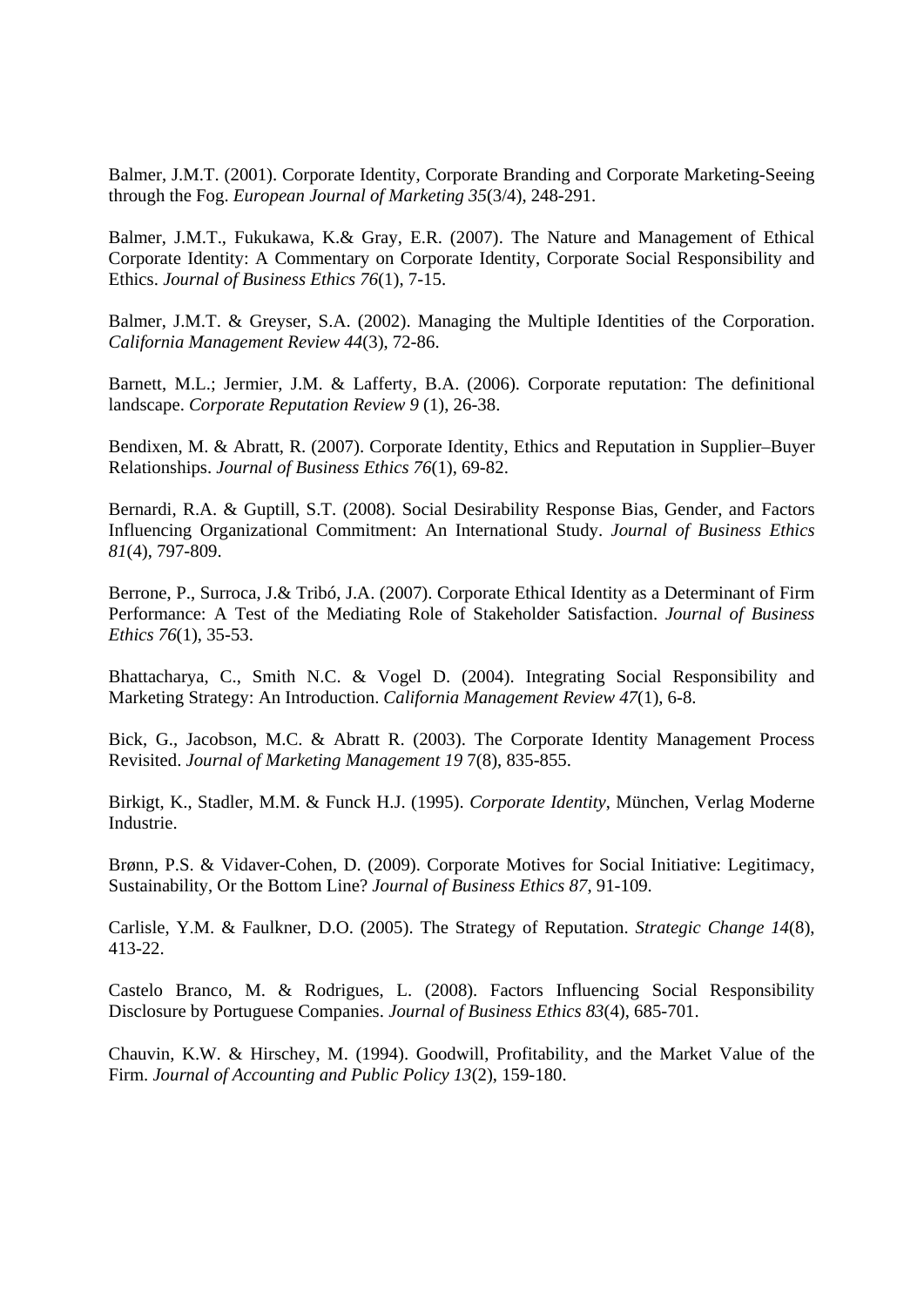Choi, T.H. & Jung, J. (2008). Ethical Commitment, Financial Performance, and Valuation: An Empirical Investigation of Korean Companies. *Journal of Business Ethics 81*(2), 447-463.

Christensen, L.T. & Askegaard, S. (2001). Corporate identity and corporate image revisited- A semiotic perspective. *European Journal of Marketing 35*(3/4), 292-315.

Chun, R. (2005). Corporate Reputation: Meaning and Measurement. *International Journal of Management Reviews 7*(2), 91-109.

Coldwell, D.A., Billsberry, J., Meurs N.v. & Marsh P.J.G. (2008). The Effects of Person-Organization Ethical Fit on Employee Attraction and Retention: Towards a Testable Explanatory Model. *Journal of Business Ethics 78*(4), 611-622.

Davies, G., Chun, R., Silva, R.V., and Roper, S. (2001). The personification metaphor as a measurement approach for corporate reputation. *Corporate Reputation Review 4* (2), 113-127.

Deephouse, D.L. (2000). Media Reputation as a Strategic Resource: An Integration of Mass Communication and Resource-Based Theories. *Journal of Management 26*(6), 1091-1112.

Deephouse, D.L. & Heugens, P.P. (2009). Linking Social Issues to Organizational Impact: The Role of Infomediaries and the Infomediary Process. *Journal of Business Ethics 86*(4), 541-553.

Dhalla, R. (2007). The construction of organizational identity: Key contributing external and intra-organizational factors. *Corporate Reputation Review 10*(4), 245-260.

Dobson, J. (1990). The Role of Ethics in Global Corporate Culture. *Journal of Business Ethics 9*(6), 481-488.

Dowling, G.R. (1986). Managing Your Corporate Images. *Industrial Marketing Management 15*(2), 109-115.

Dowling, G.R. (1988). Measuring Corporate Images: A Review of Alternative Approaches. *Journal of Business Research 17*(1), 27-34.

Dowling, G.R. (2004). Corporate Reputations: Should You Compete on Yours? *California Management Review 46*(3), 19-36.

Dutton, J.E. & Dukerich, J.M. (1991). Keeping an Eye on the Mirror: Image and Identity in Organizational Adaptation. *Academy of Management Journal*, 517-554.

Fernández Sánchez, J.L. & Luna Sotorrío, L. (2007). The Creation of Value through Corporate Reputation. *Journal of Business Ethics 76*(3), 335-346

Fernández Sánchez, J.L. & Luna Sotorrío, L. (2008). Corporate Social Responsibility of the most Highly Reputed European and North American Firms. *Journal of Business Ethics 82*(2), 379- 390.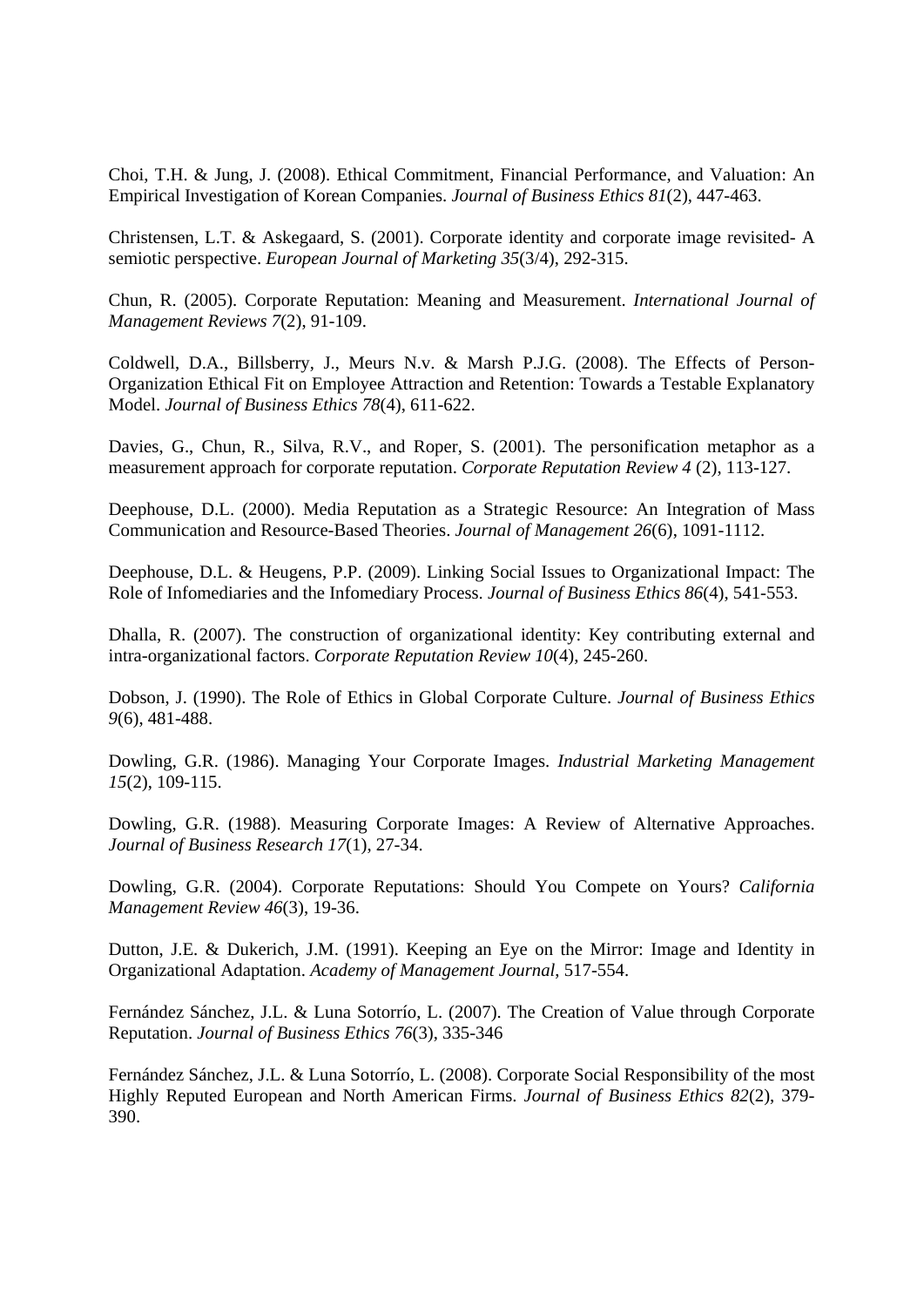Fombrun, C.J. (1996). *Reputation: Realizing Value from the Corporate Image*. Harvard Business Press.

Fombrun, C.J. & Shanley, M. (1990). What's in a Name? Reputation Building and Corporate Strategy. *Academy of Management Journal*, 233-258.

Fombrun, C.J. & van Riel, C.B.M. (1997). The reputational landscape. *Corporate Reputation Review 1*(1), 5-13.

Freeman, R.E. (1984). *Strategic Management: A Stakeholder Approach*. Boston, Pitman.

Fukukawa, K., Balmer, J.M.T. & Gray, E.R. (2007). Mapping the Interface between Corporate Identity, Ethics and Corporate Social Responsibility. *Journal of Business Ethics 76*(1), 1-5.

Gioia, D.A., Schultz, M. & Corley, K.G. (2000). Organizational Identity, Image, and Adaptive Instability. *Academy of Management Review*, 63-81.

Gotsi, M. & Wilson, A. (2001). Corporate reputation management: "living the brand". *Management Decision*, *39*(2), 99-.104

Gray, E.R. & Balmer, J.M.T. (1998). Managing Corporate Image and Corporate Reputation. *Long Range Planning 31*(5), 695-702.

Hammond, S.A. & Slocum Jr., J.W. (1996). The Impact of Prior Firm Financial Performance on Subsequent Corporate Reputation. *Journal of Business Ethics 15*(2), 159-165.

Hatch, M.J. & Schultz, M. (2004). *Organizational Identity: A Reader.* New York, Oxford University Press.

Hooghiemstra, R. (2000). Corporate Communication and Impression management–new Perspectives Why Companies Engage in Corporate Social Reporting. *Journal of Business Ethics 27*(1), 55-68.

Jackson, K.T. (2004). *Building Reputational Capital: Strategies for Integrity and Fair Play that Improve the Bottom Line*. Oxford University Press, USA.

Kapelus, P. (2002). Mining, Corporate Social Responsibility and the "Community": The Case of Rio Tinto, Richards Bay Minerals and the Mbonambi. *Journal of Business Ethics 39*(3), 275- 296.

Kaplan, S.E. & Ravenscroft, S.P. (2004). The Reputation Effects of Earnings Management in the Internal Labor Market. *Business Ethics Quarterly*, 453-478.

Kiriakidou, O. & Millward, L.J. (2000). Corporate Identity: External Reality Or Internal Fit? *Corporate Communications: An International Journal 5*(1), 49-58.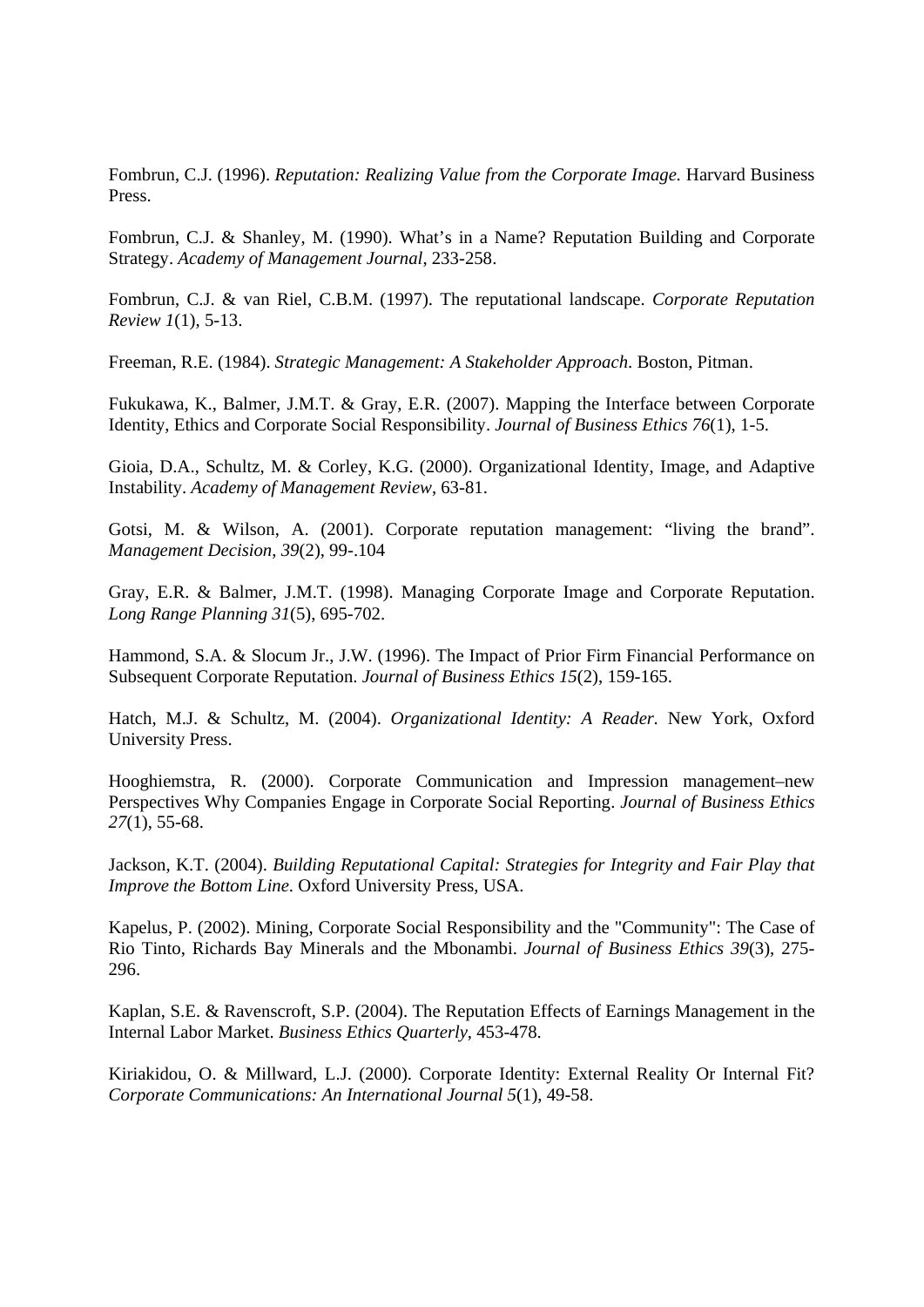Lee, M.D.P. & Lounsbury, M. (2011). Domesticating Radical Rant and Rage: An Exploration of the Consequences of Environmental Shareholder Resolutions on Corporate Environmental Performance. *Business & Society 50*(1), 155-188.

Logsdon, J.M. & Wood, D.J. (2002). Reputation as an Emerging Construct in the Business and Society Field. *Business & Society 41*(4), 365-370.

 López, M.V., Garcia, A. & Rodriguez, L. (2007). Sustainable Development and Corporate Performance: A Study Based on the Dow Jones Sustainability Index. *Journal of Business Ethics 75*(3), 285-300.

Margulies, W.P. (1977). Make the most of Your Corporate Identity. *Harvard Business Review 55*(4), 66-72.

Markwick, N. & Fill, C. (1997). Towards a framework for managing corporate identity. *European Journal of Marketing 31*(5/6), 396-409.

Mitnick, B.M. & Mahon, J.F. (2007). The Concept of Reputational Bliss. *Journal of Business Ethics 72*(4), 323-333.

Olins, W. (2003). Corporate Identity: The Myth and the Reality. In Balmer J.M.T. & Greyser, S.A. (Eds.), *Revealing the Corporation: Perspectives on Identity, Image, Reputation, Corporate Branding, and Corporate-Level Marketing: An Anthology*, pp. 53-65. London, Routledge.

Pérez, A. & Rodríguez del Bosque, I. (2012). The Role of CSR in the Corporate Identity of Banking Service Providers. *Journal of Business Ethics 108*(2), 148-156.

Porter, M.E. & Kramer, M.R. (2006). The Link between Competitive Advantage and Corporate Social Responsibility. *Harvard Business Review 84*(12), 78-92.

Puncheva, P. (2008). The Role of Corporate Reputation in the Stakeholder Decision-Making Process. *Business & Society 47*(3), 272-290.

Randel, A.E., Jaussi, K.S. & Standifird, S.S. (2009). Organizational Responses to Negative Evaluation by External Stakeholders. *Business & Society 48*(4), 438-466.

Reichheld, F.F. (2003). The One Number You Need to Grow. *Harvard Business Review 81*(12), 46-55.

Rettab, B., Brik, A. & Mellahi, K. (2009). A Study of Management Perceptions of the Impact of Corporate Social Responsibility on Organisational Performance in Emerging Economies: The Case of Dubai. *Journal of Business Ethics 89*(3), 371-390.

Rindova, V.P., Williamson, I.O., Petkova, A.P. & Sever, J.M. (2005,). Being Good Or being Known: An Empirical Examination of the Dimensions, Antecedents, and Consequences of Organizational Reputation. *The Academy of Management Journal*, 1033-1049.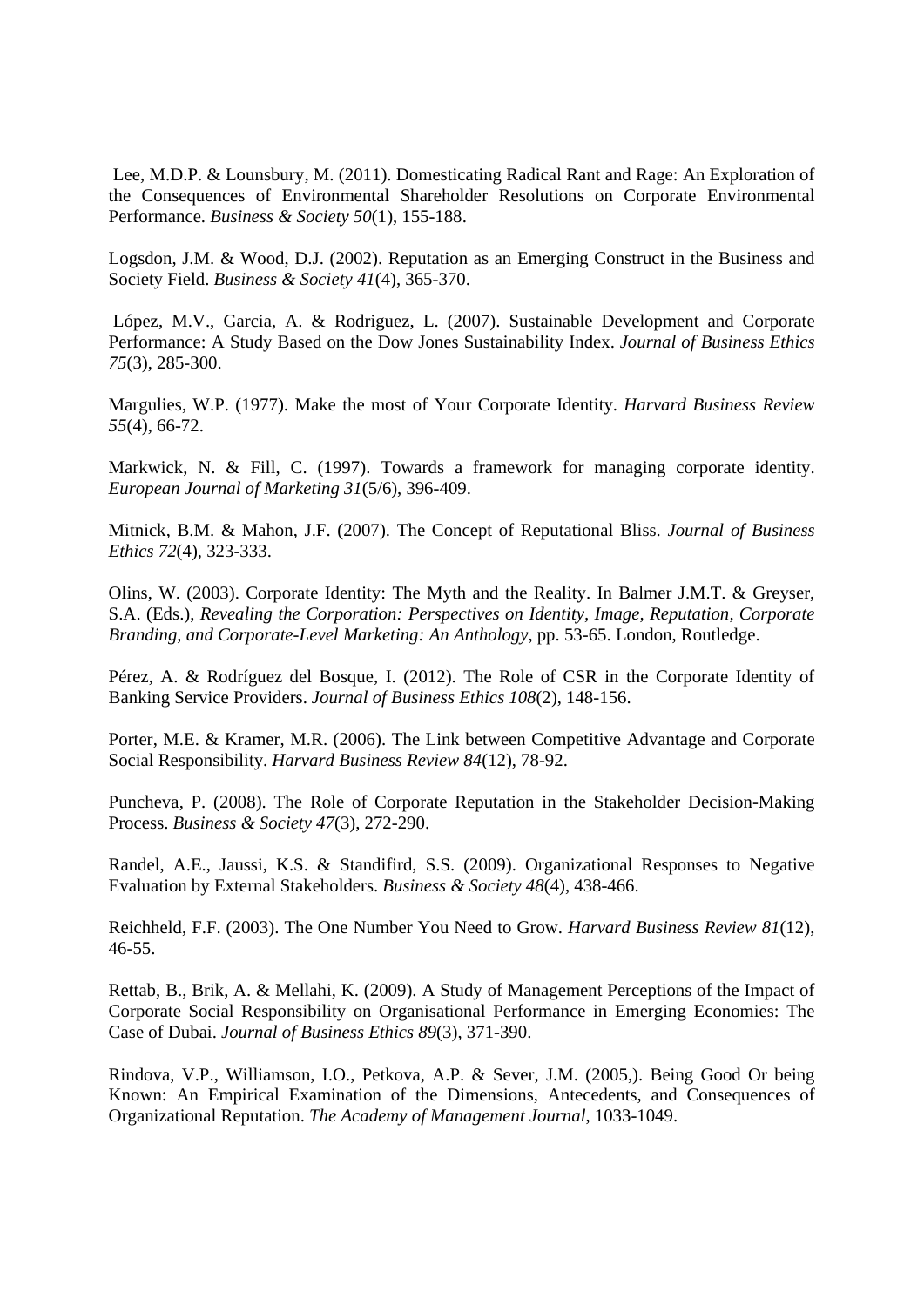Riordan, C.M., Gatewood, R.D. & Bill, J.B. (1997). Corporate Image: Employee Reactions and Implications for Managing Corporate Social Performance. *Journal of Business Ethics 16*(4), 401- 412.

Roberts, S. (2003). Supply Chain Specific? Understanding the Patchy Success of Ethical Sourcing Initiatives. *Journal of Business Ethics 44*(2), 159-170.

Roberts, P.W. & Dowling, G.R. (2002). Corporate Reputation and Sustained Superior Financial Performance. *Strategic Management Journal 23*(12), 1077-1093.

 Robertson, C.J. (2008). An Analysis of 10 Years of Business Ethics Research in Strategic Management Journal: 1996–2005. *Journal of Business Ethics 80*(4), 745-753.

Sacconi, L. (2007). A Social Contract Account for CSR as an Extended Model of Corporate Governance (II): Compliance, Reputation and Reciprocity. *Journal of Business Ethics 75*(1), 77- 96.

Shapiro, C. & H.R. Varian: 1999, *Information Rules: A Strategic Guide to the Network Economy*, (Harvard Business School Press).

Siltaoja, M.E. (2006). Value Priorities as Combining Core Factors between CSR and reputation– a Qualitative Study. *Journal of Business Ethics 68*(1), 91-111.

Sims, R. (2009). Toward a Better Understanding of Organizational Efforts to Rebuild Reputation Following an Ethical Scandal. *Journal of Business Ethics 90*(4), 453-472.

Souiden, N., Kassim, N.M. & Hong, H. (2006). The effect of corporate branding dimensions on consumers' product evaluation: A cross-cultural analysis. *European Journal of Marketing*, *40* (7/8), 825-845.

The Economist Intelligence Unit (2005). Reputation: Risk of Risks.

Thorndike, E.L. (1920). A Constant Error in Psychological Ratings. *Journal of Applied Psychology 4*(1), 25-29.

Van de Ven, B. (2008). An Ethical Framework for the Marketing of Corporate Social Responsibility. *Journal of Business Ethics 82*(2), 339-352.

Van der Laan, G., Van Ees, H. & Van Witteloostuijn, A. (2008). Corporate Social and Financial Performance: An Extended Stakeholder Theory, and Empirical Test with Accounting Measures. *Journal of Business Ethics 79*(3), 299-310.

Vanhamme, J. & Grobben, B. (2009: "Too Good to be True!" The Effectiveness of CSR History in Countering Negative Publicity. *Journal of Business Ethics 85*, 273-283.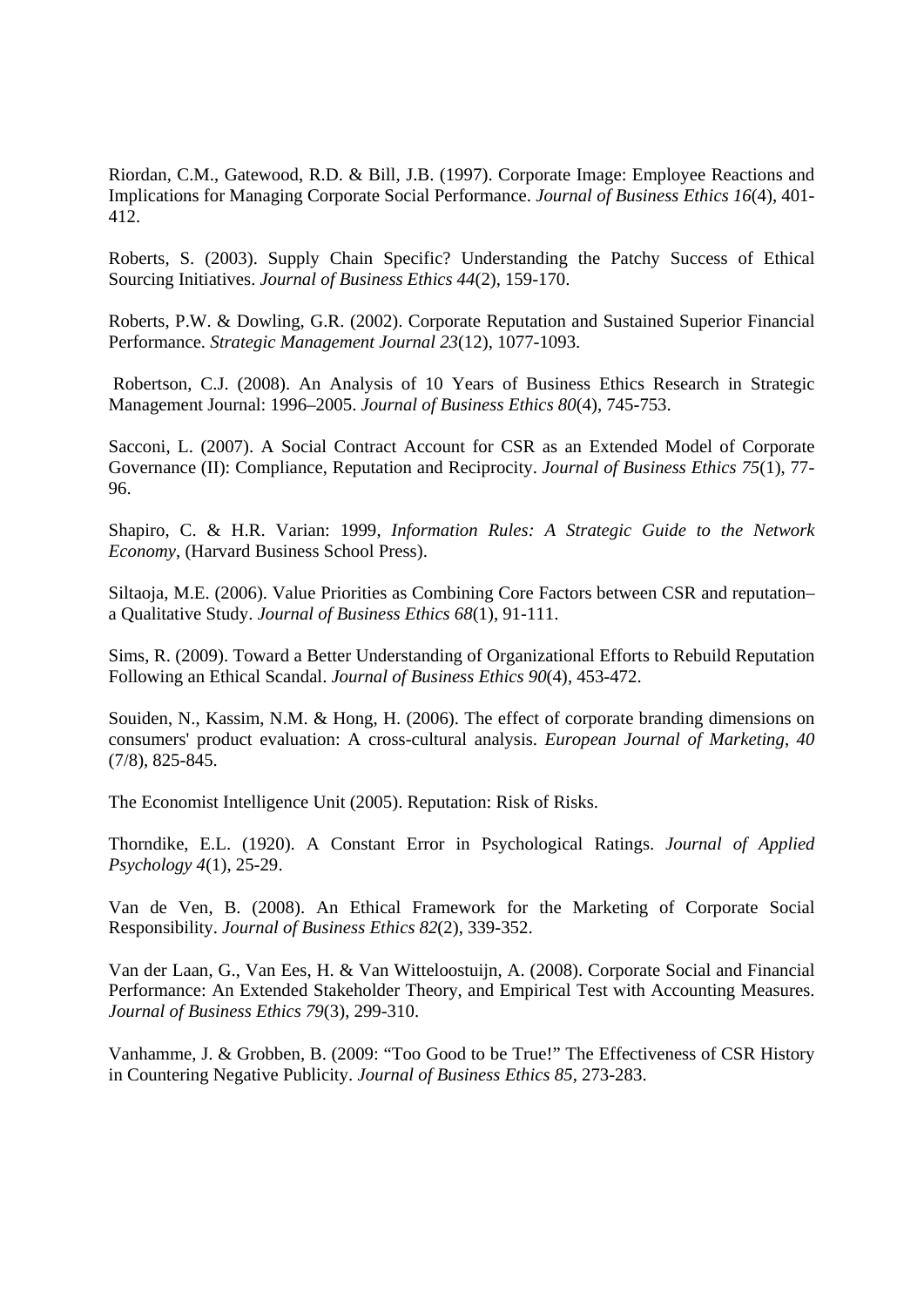Verbos, A.K., Gerard J.A., Forshey, P.R., Harding C.S. & Miller, J.S. (2007). The Positive Ethical Organization: Enacting a Living Code of Ethics and Ethical Organizational Identity. *Journal of Business Ethics 76*(1), 17-33.

Walker, K. (2010). A systematic review of the corporate reputation literature: Definition, measurement, and theory. *Corporate Reputation Review*, *12* (4), 357-387.

Wei, Y. (2002). Corporate image as collective ethos: A poststructuralist approach. *Corporate Communications*, *7* (4), 269-276.

Zyglidopoulos, S.C. (2002). The Social and Environmental Responsibilities of Multinationals: Evidence from the Brent Spar Case. *Journal of Business Ethics 36*(1), 141-151.

| Table 1: Themes appearing in the business ethics sample |                                                                                                                                                 |                                     |  |  |  |  |  |  |
|---------------------------------------------------------|-------------------------------------------------------------------------------------------------------------------------------------------------|-------------------------------------|--|--|--|--|--|--|
| <b>Thematic area</b>                                    | Specific contents within area                                                                                                                   | <b>Number of</b><br><b>articles</b> |  |  |  |  |  |  |
| <b>CSR</b>                                              | Stakeholders / Corporate Social Performance / Code of conducts                                                                                  | 47                                  |  |  |  |  |  |  |
| Values                                                  | Ethical corporate behavior and policies / Rules / Principles /<br>Moral judgment / Integrity / Trust / Fairness                                 | 18                                  |  |  |  |  |  |  |
| Wrong-doing / risks                                     | Scandals / Management crisis / Unethical behavior / Wrong<br>practices / Corporate threats / Risk management / Reputation<br>rebuilding process | 17                                  |  |  |  |  |  |  |
| Audit / accountability measures                         | Audit decisions and practices / External monitoring /<br>Environmental stakeholders / Accounting profession / Rating<br>agencies                | 15                                  |  |  |  |  |  |  |
| Corporate identity dimesions                            | Organizational and corporate identity / Firm identity                                                                                           | 13                                  |  |  |  |  |  |  |
| Philantropy                                             | Corporate giving / Charity / Volunteerism /                                                                                                     | 8                                   |  |  |  |  |  |  |
| Reputational dimensions                                 | Main dimensions and components of corporate reputation /<br>Reputational leadership / Firm size / Financial performance /                       | 9                                   |  |  |  |  |  |  |
| Event / case study                                      | Case studies / Corporate cases                                                                                                                  | 7                                   |  |  |  |  |  |  |
| Environment                                             | Sustainability / Environmental citizenship / Green management                                                                                   | 6                                   |  |  |  |  |  |  |
| Communication / reporting                               | Corporate communication / Disclosure / Transparency / Crisis<br>communication                                                                   | 7                                   |  |  |  |  |  |  |
| Employee / workplace                                    | Employee attraction and retention / Labor / internal affairs /<br>Earnings management                                                           | 3                                   |  |  |  |  |  |  |
| Media                                                   | Mass Media / Media visibility /                                                                                                                 | $\overline{c}$                      |  |  |  |  |  |  |
| Corporate brand                                         | Branding / Corporate marketing /                                                                                                                | 1                                   |  |  |  |  |  |  |
| Image                                                   | Impression management / Perception                                                                                                              |                                     |  |  |  |  |  |  |
| <b>TOTAL</b>                                            |                                                                                                                                                 | 154                                 |  |  |  |  |  |  |